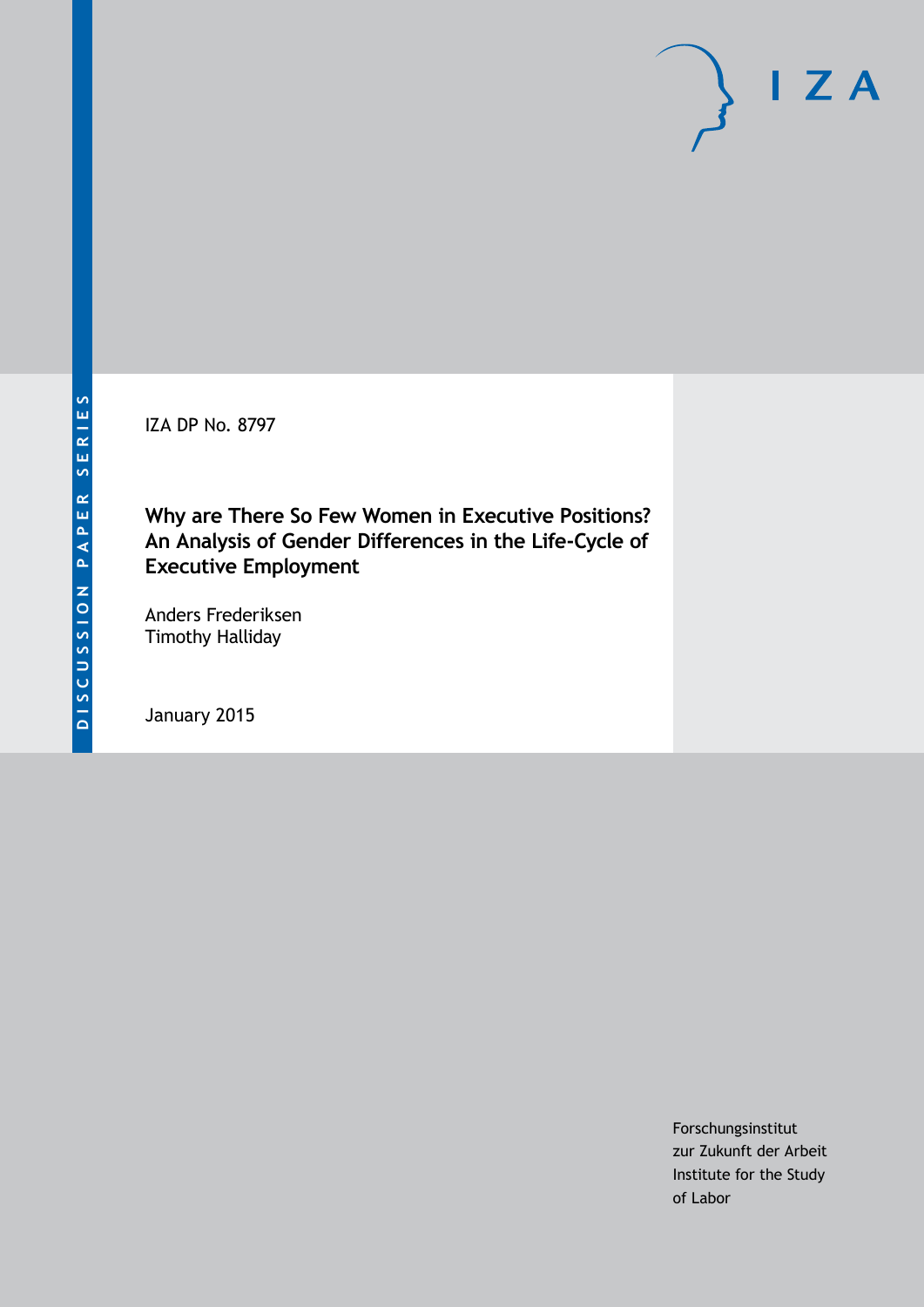# **Why Are There So Few Women in Executive Positions? An Analysis of Gender Differences in the Life-Cycle of Executive Employment**

#### **Anders Frederiksen**

*Aarhus University and IZA*

#### **Timothy Halliday**

*University of Hawaii at Manoa, UHERO and IZA*

Discussion Paper No. 8797 January 2015

IZA

P.O. Box 7240 53072 Bonn Germany

Phone: +49-228-3894-0 Fax: +49-228-3894-180 E-mail: [iza@iza.org](mailto:iza@iza.org)

Any opinions expressed here are those of the author(s) and not those of IZA. Research published in this series may include views on policy, but the institute itself takes no institutional policy positions. The IZA research network is committed to the IZA Guiding Principles of Research Integrity.

The Institute for the Study of Labor (IZA) in Bonn is a local and virtual international research center and a place of communication between science, politics and business. IZA is an independent nonprofit organization supported by Deutsche Post Foundation. The center is associated with the University of Bonn and offers a stimulating research environment through its international network, workshops and conferences, data service, project support, research visits and doctoral program. IZA engages in (i) original and internationally competitive research in all fields of labor economics, (ii) development of policy concepts, and (iii) dissemination of research results and concepts to the interested public.

IZA Discussion Papers often represent preliminary work and are circulated to encourage discussion. Citation of such a paper should account for its provisional character. A revised version may be available directly from the author.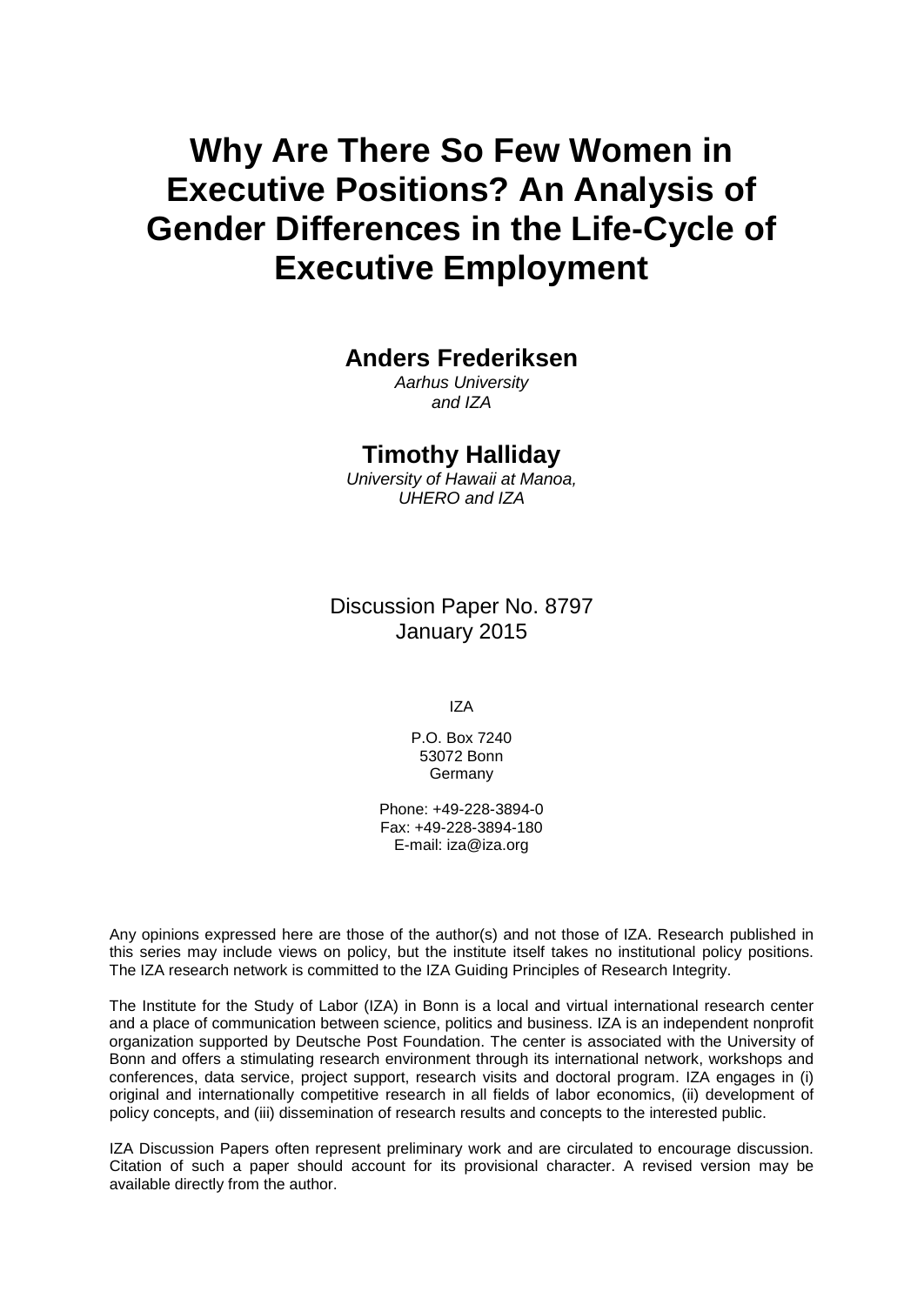IZA Discussion Paper No. 8797 January 2015

## **ABSTRACT**

### **Why Are There So Few Women in Executive Positions? An Analysis of Gender Differences in the Life-Cycle of Executive Employment**

"Glass ceilings" and "sticky floors" are typical explanations for the low representation of women in top executive positions, but a focus on gender differences in promotions provides only a partial explanation. We consider the life-cycle of executive employment, which allows for a full characterization of the gender composition of executive management. We establish that there are few women in executive management because they have lower levels of human capital, are underrepresented in lower-level jobs, and are less likely to be perceived as high-productivity employees. We do not find that women have uniformly unfavorable promotion and demotion probabilities.

JEL Classification: J71, J62

Keywords: discrimination, dynamics, gender

Corresponding author:

Anders Frederiksen Aarhus University Birk Centerpark 15 7400 Herning Denmark E-mail: [afr@asb.dk](mailto:afr@asb.dk)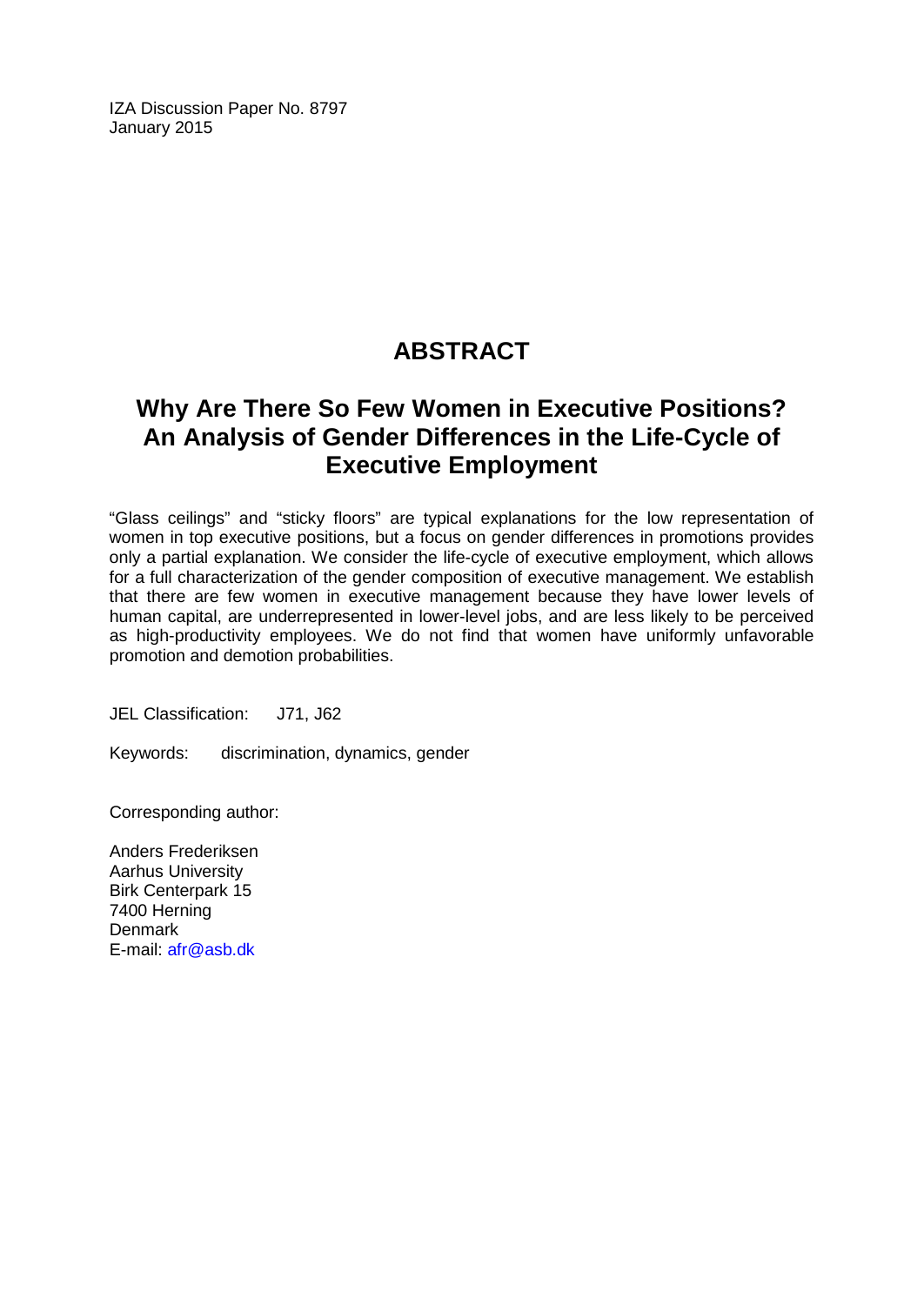#### **1. Introduction**

There are few women in top executive positions, and likewise, board memberships are dominated by men. "Glass ceilings" that prevent women from rising to top jobs and "sticky floors" that glue women to lower-level jobs are typical explanations for why women are rarely seen in top positions. For example, Olson and Becker (1983) show that the returns to promotions were similar for men and women, but women were held to higher promotion standards than men, with the result that fewer women are promoted. Blau and DeVaro (2007) survey the literature on gender differences in promotion rates and find that women generally face lower promotion probabilities, but they also stress that it may not be universally true (e.g., Hersch and Viscusi, 1996). In this analysis, we move beyond the literature's focus on gender differences in promotion probabilities by broadening the perspective to include gender differences in the full life-cycle of executive employment. By considering both the flow into executive positions and the duration of executive employment we provide new and detailed evidence on why there are so few women in executive positions. In addition, we employ econometric techniques that allow us to condition on unobservable "productivity types," which enables us to look more deeply into the relative dearth of women in top management.

The seminal work by Gary Becker, *The Economics of Discrimination* (1957), sparked a large literature on the topic. The main idea behind Becker's theory is that agents may have "tastes for discrimination," which can be used to rationalize discriminatory outcomes (at least in the short run). A different set of neoclassical models has explained discriminatory outcomes with a phenomenon known as statistical discrimination (see, e.g. Phelps (1972), McCall (1972), Arrow (1973), and Aigner and Cain (1977)). In these models, the outcome for minorities may be unfavorable because employers lack information about individual minority group members' productive capacity; instead employers make decisions based on average minority group characteristics. A classic example is an employer who offers less training, lower wages, and fewer promotions to *all* women because *some* women leave the labor force when they marry (and men do not) and employee turnover is costly.

While early models of discrimination are static, contemporary models of discrimination are dynamic. The main advantage of dynamic models is that they allow for the study of promotions. Lazear and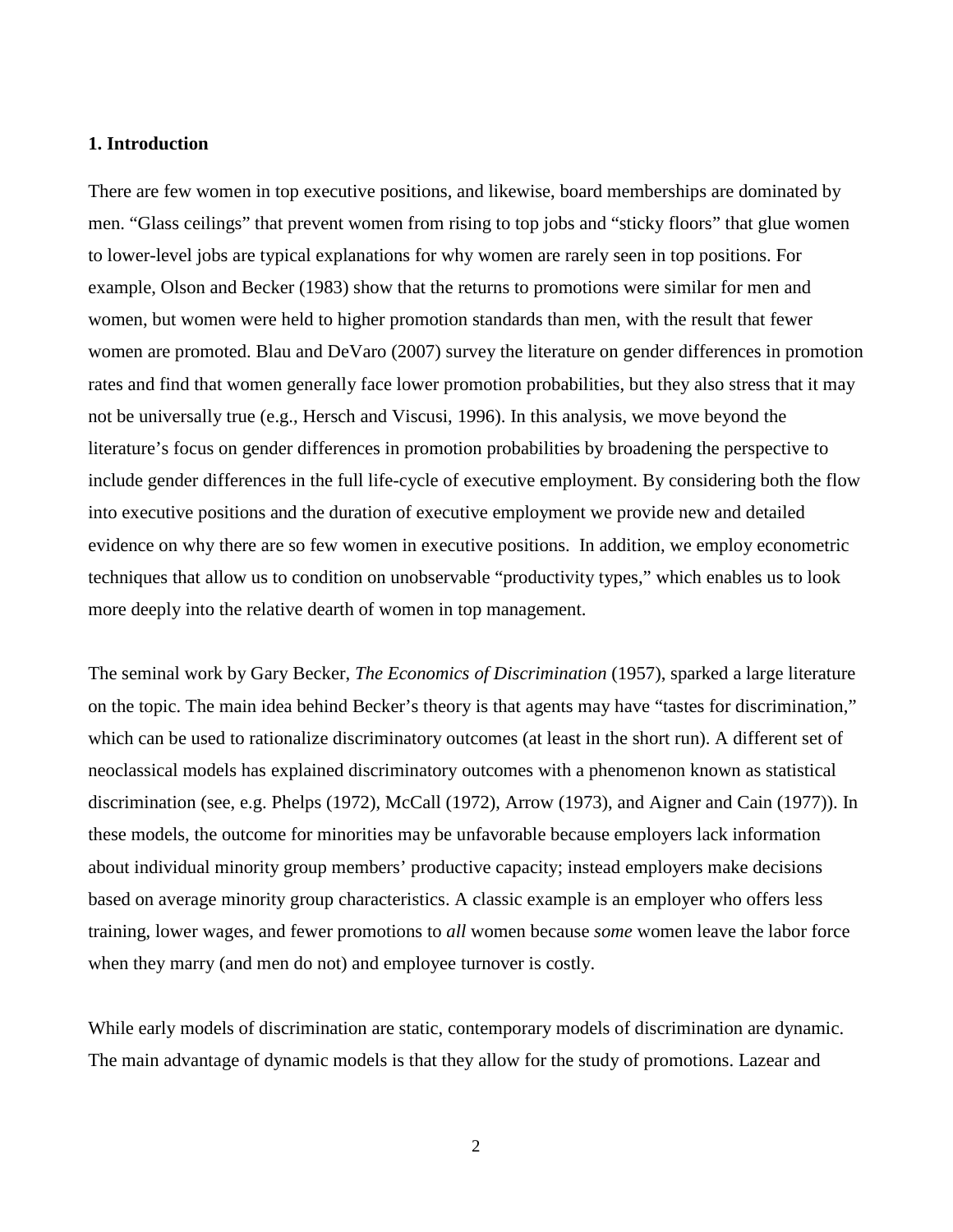Rosen (1990) study how men and women move within the hierarchy of a firm. They show that if men and women have similar ability distributions but women have non-market outside opportunities that are on average better than those for men, women will be subject to higher promotion standards than men. Fryer (2007) builds on this work by studying how initial discrimination through the application of higher standards in the hiring process for minority groups can be beneficial in the subsequent careers of those minority members who are actually hired. Booth, Francesconi, and Frank (2002) also build on the work of Lazear and Rosen (1990) by exploring two additional assumptions; the first is that women have worse market opportunities outside the firm, and the second is that firms are less likely to match women's outside offers. They establish that, in the first case, women are more likely to be promoted, and in the latter case, men and women have equal promotion probabilities. A somewhat different approach is taken by Bjerk (2008). He shows how skill differences or differences in signaling strength and possibilities between men and women can explain gender differences in promotion rates.

To understand why there are so few women in executive positions, the current empirical literature, with its focus on promotions, does not provide sufficient detail. Our analysis provides the additional details by considering gender differences in the life-cycle of executive employment, which involves estimating both promotion probabilities *and* the duration of executive employment. Because of the mixed evidence on gender differences in promotion rates provided in the literature (see Blau and DeVaro, 2007) and our lack of *a priori* expectations about gender differences in the duration of executive employment, we propose a generic statistical model of the life-cycle of executive employment. An important aspect of this model is that it is in line with existing theoretical models of discrimination, such as those developed by Bjerk (2008) and Freyer (2007), in that it can be used to predict career outcomes that are conditional on workers' (unobserved) productivity types.

We estimate the model using a register-based employer-employee dataset from Denmark that contains information on all workers and firms in Denmark. To avoid issues of education and retirement decisions and weak labor market attachment, we focus on a sample of employees who were continuously employed between 1992 and 2004 in private sector firms with 25 or more employees. In our sample, 6.5 percent of the employees are classified as executives, and the proportion of women in executive positions is 11.7 percent.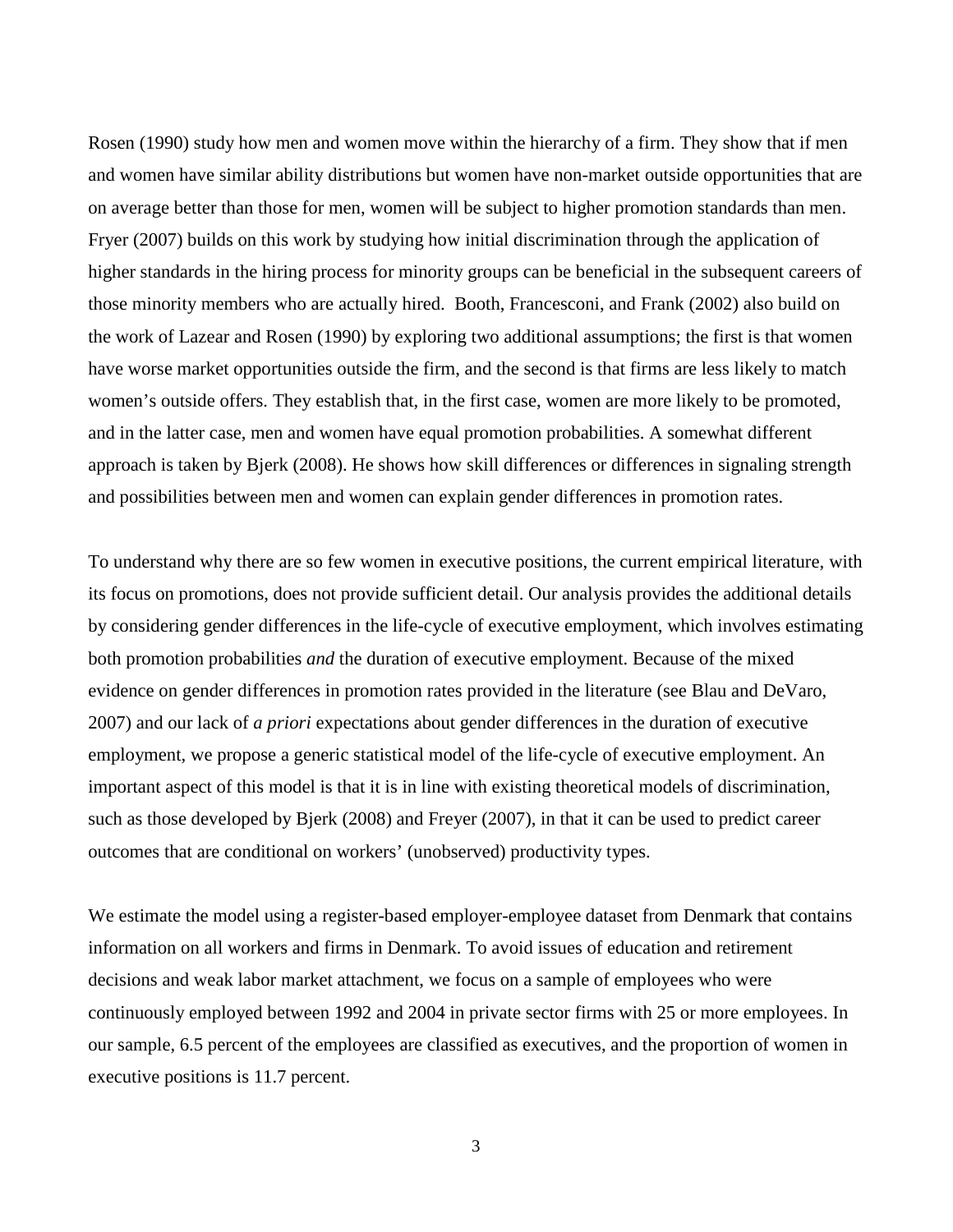Our data provide some key insights into why there are so few women in executive positions. First, women make up only one-third of the employees in our sample of private sector employees. Second, education is an important driver for executive appointments, but in our sample only 7.7 percent of women are highly skilled (have obtained college/bachelor's degrees or above), whereas 21.9 percent of men are highly skilled. Given this gender and skill composition, even gender-neutral career paths would imply a low representation of women in executive employment.

The statistical analysis reveals a set of more subtle points. As discussed, theoretical models of discrimination such as Bjerk's (2008) and Freyer's (2007) build on employers' perceptions about employees' productivity types. Our statistical model uses insights from Heckman and Singer (1984), which allow us to identify the proportion of high- and low-productivity types by gender and education group. The regression results reveal that, for all skill groups, a higher proportion of men are considered high-productivity types. The results also show that the promotion probabilities for high-productivity types are relatively high and increasing over their careers, whereas the demotion probabilities are moderate and declining as their careers progress. This implies that, among the highly skilled, the proportion of high-productivity types in executive positions increases in age, and by the end of their careers almost 80 percent of high-productivity type women and 70 percent of high-productivity type men work in executive positions. In contrast, when low-productivity types are promoted the "mistake" is quickly corrected, which implies that the proportion of low-productivity types in executive positions remains low throughout their careers. This result accords with Lange (2007), who shows that firms quickly learn about workers' unobservable productivity. Thus, the strong sorting based on type and the observation that fewer women are perceived to be of the high-productivity type are additional explanations for why there are so few women in executive positions. In the discussion section of this paper, we provide some explanations for why private sector employment, educational achievement, and the proportion of high-productivity types are so low among women and to what extent this is likely to change in the future.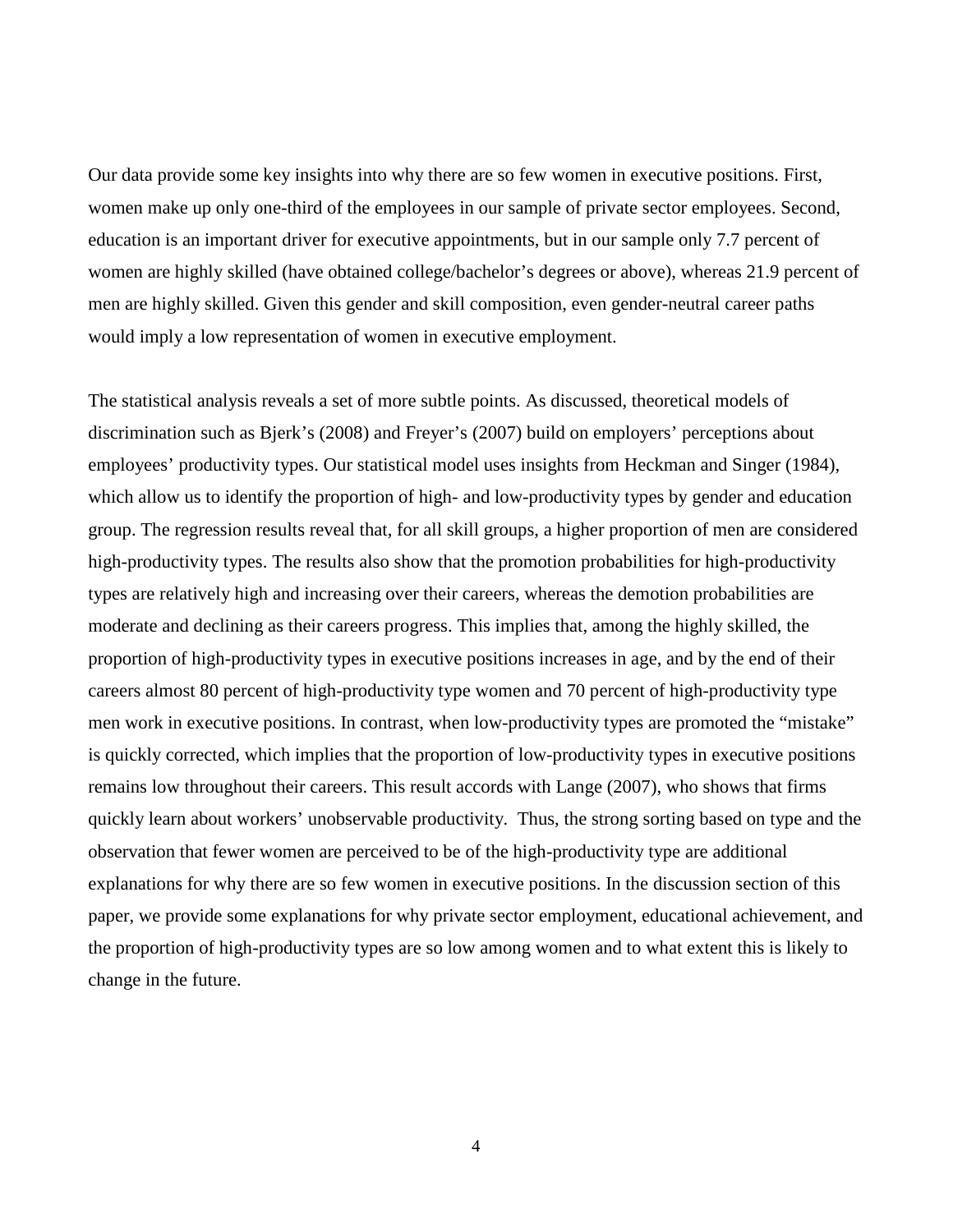In the next section we present the data. In section 3 our empirical model is outlined in detail. The empirical results are presented in Section 4, which is followed by a discussion in Section 5. Our conclusions are presented in Section 6.

#### **2. Data description**

We use register-based employer-employee data from Denmark for the period 1992 to 2004. We impose four restrictions on the data. First, we focus our attention on the private sector. Second, to be able to clearly distinguish between executives and non-executives we sample only individuals working in firms with 25 or more employees. Third, we focus on employees with stable labor market careers (no registered spells of unemployment in the sample period). Finally, to avoid issues of education and retirement decisions and the fact that almost no one is an executive before age 30, we restrict the sample to employees aged 30 to 58. That is, our sample consists of prime aged employees in the private sector who are continuously employed in firms with 25 or more employees between 1992 and 2004.

Our definition of a top executive is based on the International Standard Classification of Occupations (ISCO) from the International Labor Organization (ILO). We define an executive as a person who has an ISCO code from Major Group 1 comprising corporate executives and general executives. All other employees are defined as non-executives. According to this definition, 6.5 percent of our sample is classified as executives.

Descriptive statistics are presented in Table 1 for women and men, respectively. A first observation is that the male sample is twice as big as the female sample. In addition, the probability of promotion to an executive position is almost three times higher for men than for women. Because the clear majority of employees are men and they are more likely to be promoted, many more men are promoted. This outcome, however, should be seen in the context that transitions out of executive positions also are three times higher for men, leaving the net inflow undetermined.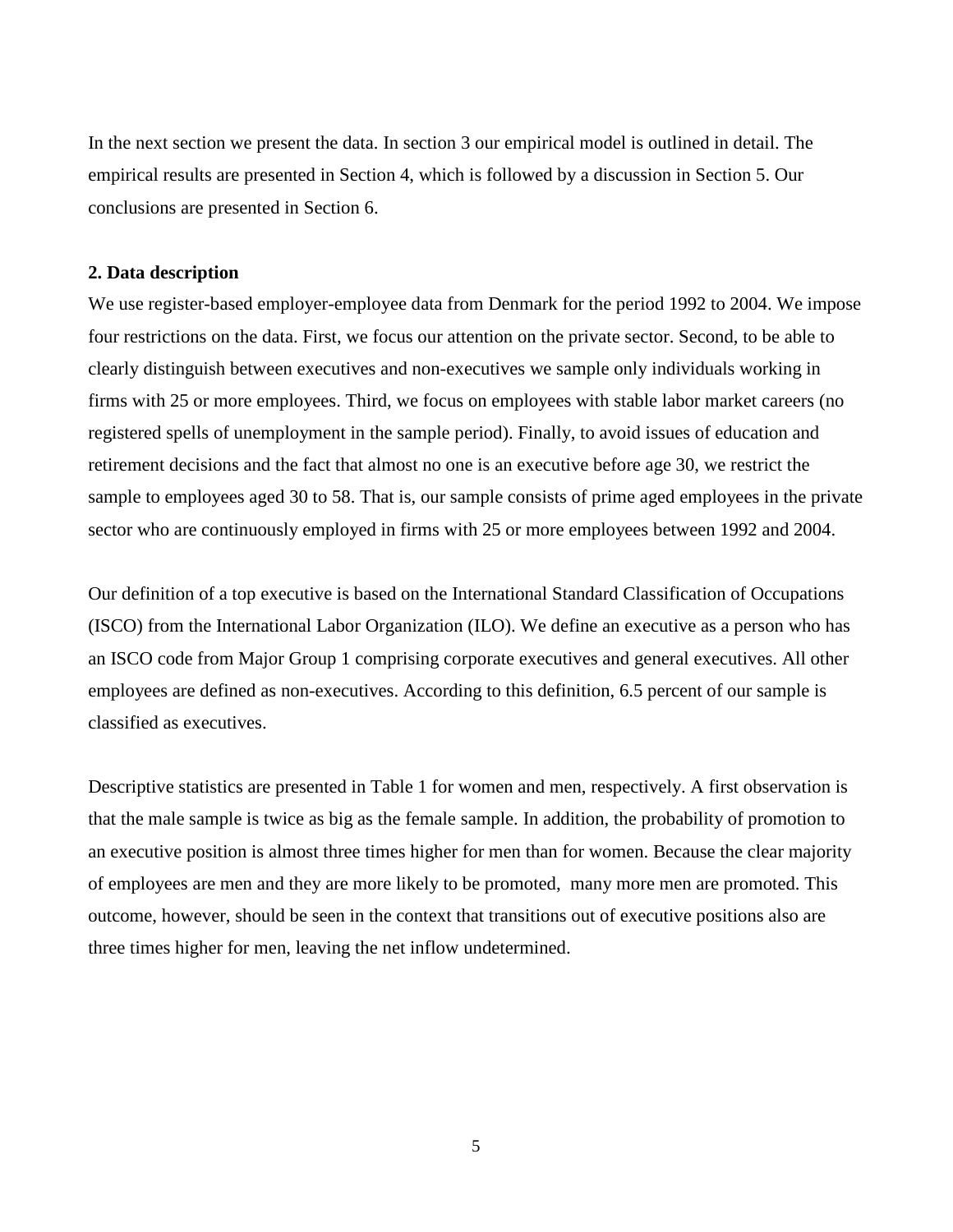Splitting the samples by education (Low-skilled, Skilled, and High-skilled)<sup>[1](#page-26-0)</sup> reveals the importance of human capital for appointment to a top executive position. High-skilled women are almost five times more likely to become executives than low-skilled women. For men the ratio is three to one. Further, low-skilled men are 2.6 times more likely than low-skilled women to work as executives. This ratio increases to 3.6 for skilled workers and drops to 2 for the highly skilled. These transitions into executive positions are matched with almost similar transitions out of executive positions for each gender and skill level.

While this data description sheds some light on why there are so few women in executive positions, it does not fully address the life-cycle of executive employment. To fully address this issue we turn to estimation of a dynamic panel data model with unobserved heterogeneity.

#### **3. Statistical model**

In this section, we lay out a simple statistical model for the life-cycle of executive employment. We view this model as a statistical model as opposed to a structural model of economic behavior, but in the presentation we point out structural interpretations of different aspects of the model. The model serves two purposes. First, the model provides a framework for estimating the transitions into executive positions and the duration of executive employment by gender and conditional on a worker's productivity type. Second, the model can be used to predict the employees' career outcomes conditional on their types.

#### *3.1 The model*

We consider a simple model of employment dynamics within the firm. There are a total of *T* periods which are indexed  $t \in \{0,1,\dots,T\}$ . In each period, an employer must decide how to assign workers to one of two layers of the firm's hierarchy: executive positions or non-executive positions. We denote worker *i*'s position within the hierarchy at time *t* by  $m_{it} \in \{0,1\}$ . If  $m_{it} = 0$  ( $m_{it} = 1$ ), then worker *i* is in a non-executive position (executive position) at time *t*. An employer's decision about where to assign workers is based on his or her beliefs about worker productivity. We consider a simple scenario

<span id="page-7-0"></span><sup>&</sup>lt;sup>1</sup> "Low-skilled" employees have completed compulsory primary school education. "Skilled" employees are individuals with high-school and vocational degrees, and "High-skilled" employees have college degrees (the equivalent of a bachelor's degree in the Danish context) and above.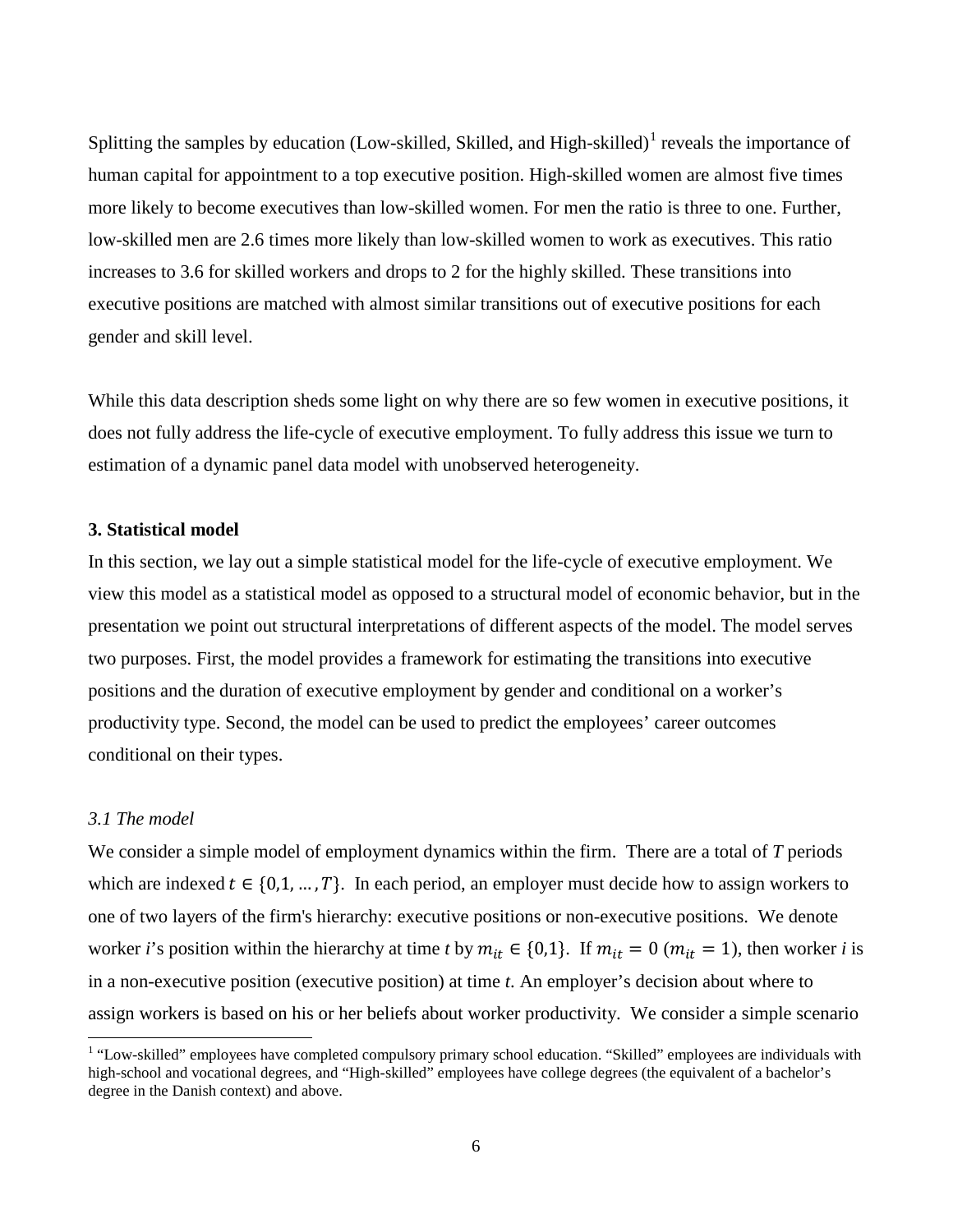in which there are heterogeneous beliefs about productivity and transaction costs. For  $t > 0$ , productivity beliefs about workers in non-executive and executive positions are given by

$$
\beta_{0it} = \alpha_{0i} + \gamma_{0i} \left( 1 - m_{i(t-1)} \right) + f_0(t) + u_{0it} \tag{1}
$$

and

$$
\beta_{1it} = \alpha_{1i} + \gamma_{1i} m_{i(t-1)} + f_1(t) + u_{1it}
$$
\n(2)

where  $\gamma_{0i} > 0$  and  $\gamma_{1i} > 0$ . One interpretation of the first terms in (1) and (2) is that they model beliefs about baseline productivity in either the non-executive or executive state. Importantly, this may reflect either actual productivity or perceptions about productivity. We remain agnostic about how these beliefs are formed. These are assumed to be heterogeneous to account for productivity differences within the firm. The second terms are adjustment costs. If the worker has only been in a given state for one period, then productivity beliefs are given by  $\alpha_{0i}$  in non-executive positions and  $\alpha_{1i}$  in executive positions. However, once the worker has been in that state for more than one period, she learns the processes and procedures that go along with her position, and productivity (or its perception) increases to  $\alpha_{0i} + \gamma_{0i}$  in non-executive positions and to  $\alpha_{1i} + \gamma_{1i}$  in executive positions. We assume that if the worker leaves an executive position or a non-executive position and then re-enters it, she will have to re-learn the position's processes and procedures. The third term is a homogeneous function of age and can be interpreted as employee learning. The final term is an idiosyncratic component of productivity beliefs. For  $t > 0$ , the employer will assign a worker to an executive positions if he or she believes that the employee will be more productive in an executive positions than in a non-executive positions—*i.e.*,

$$
m_{it} = 1(\beta_{1it} > \beta_{0it}) = 1(\alpha_i + \gamma_i m_{i(t-1)} + f(t) + u_{it} > 0)
$$

where  $\alpha_i \equiv \alpha_{1i} - \alpha_{0i} - \gamma_{0i}$ ,  $\gamma_i \equiv \gamma_{1i} - \gamma_{0i}$ ,  $f(t) \equiv f_1(t) - f_0(t)$  and  $u_{it} \equiv u_{1it} - u_{0it}$ .

#### *3.2 Maximum Likelihood Estimation*

We assume that  $u_{it}$  follows a logistic distribution, is serially uncorrelated, and is independent of  $(\theta_i, m_{i0})$  for all *t* where  $\theta_i \equiv (\alpha_i, \gamma_i)$ . This implies that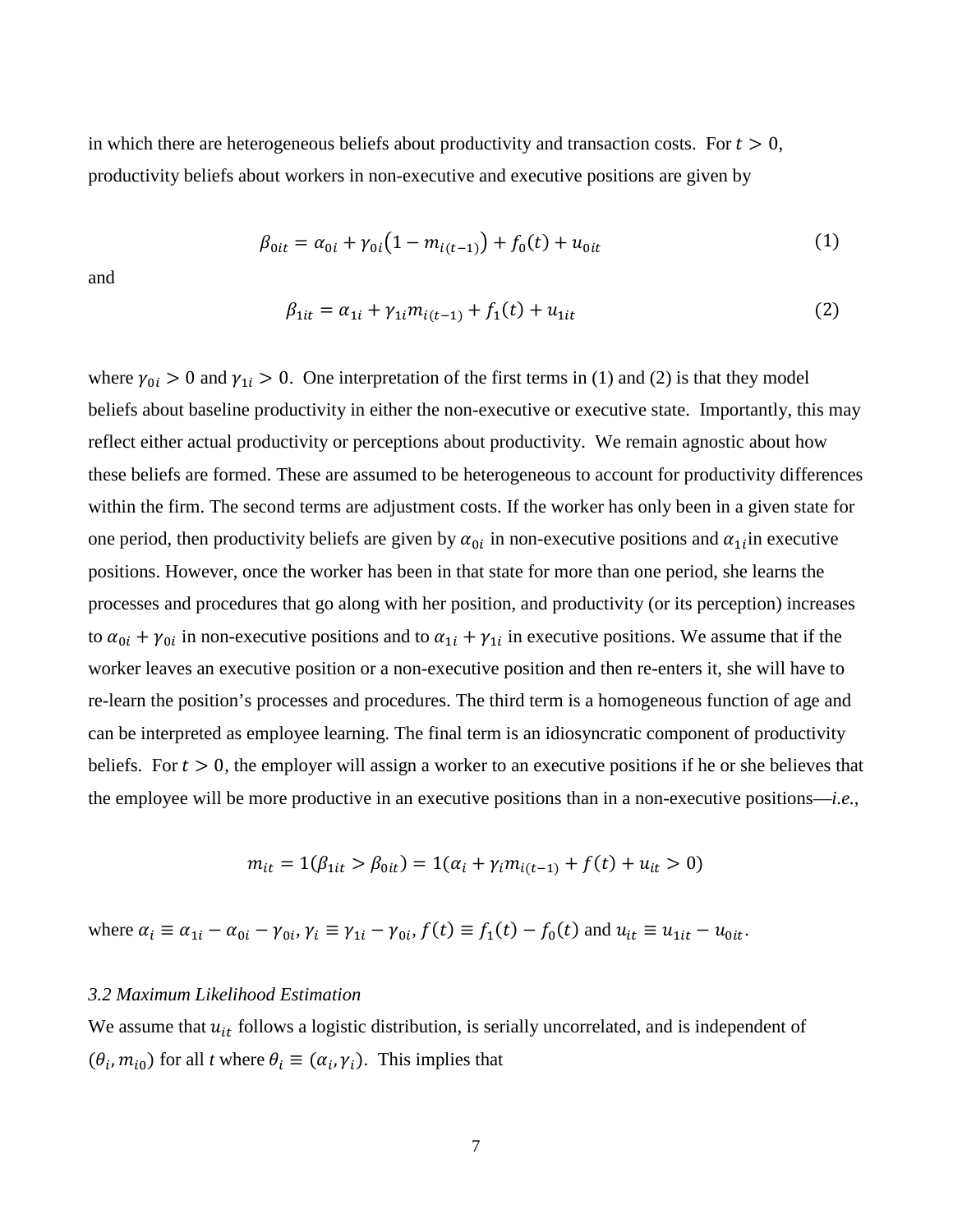$$
P(m_{it}|m_{i(t-1)},\theta_i) = \Lambda\left(\left(\alpha_i + \gamma_i m_{i(t-1)} + f(t)\right)(2m_{it} - 1)\right).
$$
\n(3)

Note that the econometrician only observes employment outcomes for  $t \in \{\tau_i, ..., T_i\}$  where  $\tau_i \geq 0$ . Next, we model the unobserved heterogeneity as a series of discrete mass points in the spirit of Heckman and Singer (1984), so that  $\theta_a \in {\theta_L, \theta_H}$  where we assign probability  $\pi_a$  to the *a*th mass point. Throughout we refer to  $\theta_L$  as the "low-productivity type" to reflect that these individuals have a lower probability of being appointed to an executive position; similarly,  $\theta_H$  is the "high-productivity" type," reflecting a greater likelihood of being appointed to an executive position. As discussed above, the pair  $\{\theta_L, \theta_H\}$  can be thought of as reflecting actual (or beliefs about) worker productivity.

We obtain the likelihood of a sequence of outcomes from  $t = \tau_i$  to  $t = T_i$  as

$$
P(m_{iT_{i}},...,m_{i\tau_{i}}) = \sum_{a \in \{L,H\}} \prod_{t=\tau_{i}+1}^{T_{i}} P(m_{it}|m_{i(t-1)},\theta_{a}) P(m_{i\tau_{i}}|\theta_{a}) \pi_{a}.
$$
\n(4)

Now, because the process has been running prior to  $t = \tau_i$ , we must compute  $P(m_{i\tau_i}|\theta_a)$ , as in Heckman (1981) and Halliday (2008). This is the famous initial-conditions problem. To address this, we note that any probability of being in an executive position conditional on  $\theta_i$  can be written as

$$
P(m_{it}|\theta_i) = \sum_{d=0}^{1} P(m_{it}|m_{i(t-1)} = d, \theta_i) P(m_{i(t-1)} = d|\theta_i).
$$
\n(5)

We then evaluate this expression at  $t = \tau_i$  and substitute back into this equation recursively until  $t = 1$ . Because we model the unobserved heterogeneity as discrete mass points, the probabilities of the initial conditions, $P(m_{i0}|\theta_i)$ , can be estimated directly from the data without any additional assumptions. In this sense, this MLE procedure provides a solution to the initial-conditions problem that requires no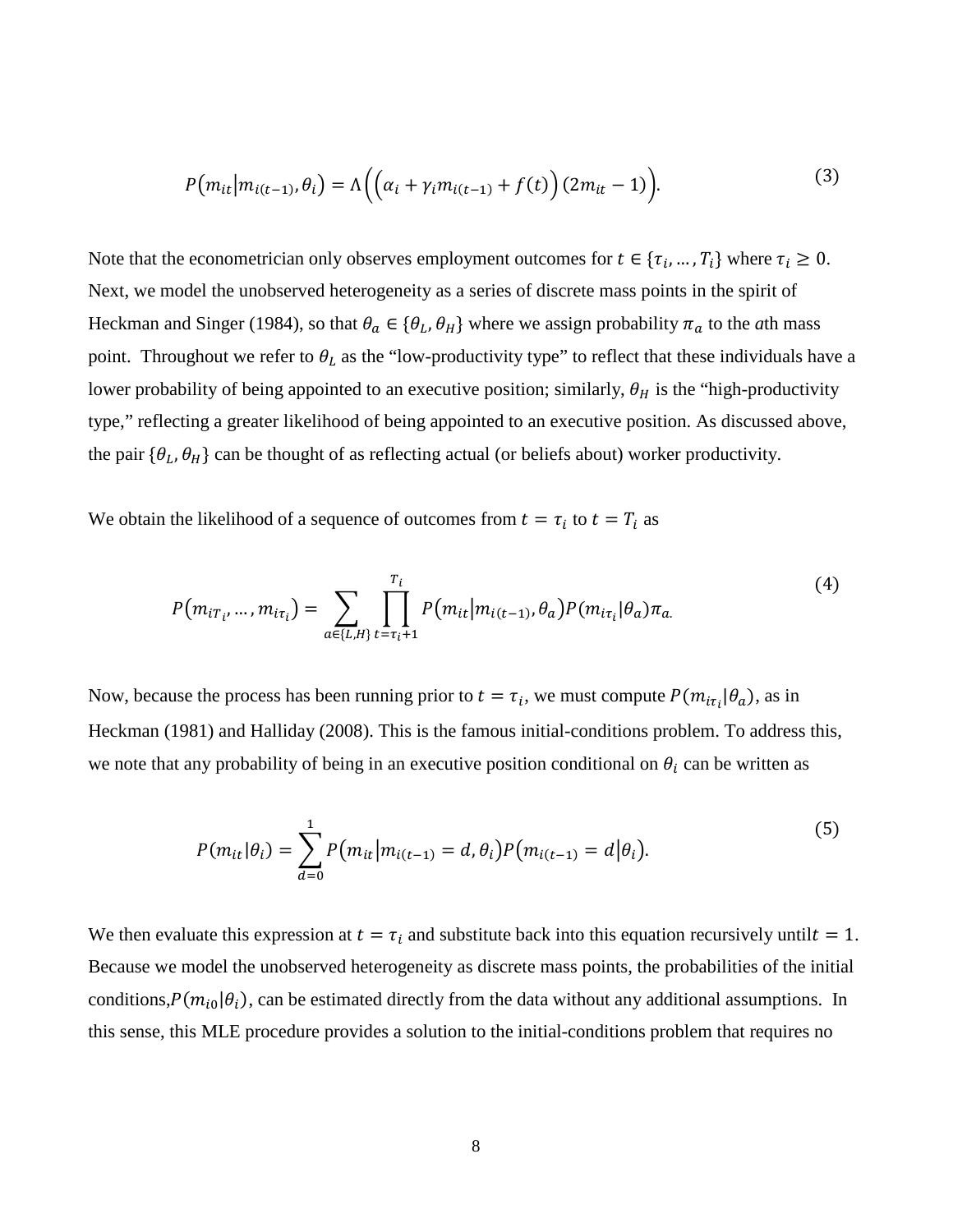auxiliary distributional assumptions. Based on this, the likelihood function can be obtained by taking the log of the probabilities in equation (4) and summing across individuals in the data.

#### **4. Results**

We estimated the model separately for women and men and for three skill groups: High-skilled, Skilled, and Low-skilled, each of which corresponds to a separate educational category as described above. We report parameter estimates and their standard errors in Tables A1 and A2 in the Appendix. Recall that within each skill category there are two types: high and low, reflecting employer beliefs about the employees' productivity types. In this section, we present our estimation and then offer some thoughts about their economic implications and underpinnings in the next discussion section.

In Figure 1, we report the raw probability of being in an executive position by gender and skill group. These probabilities are *not* conditional on productivity type. Instead, they reflect a weighted average across types. These profiles are depicted by the solid lines in each panel of the figure, corresponding to the left axis. In addition, we report the proportion of managers who are women. This profile is depicted by the dashed line in each panel and corresponds to the right axis.

The figure shows four facts. First, within skill groups, men are more likely than women to be executives. Second, the proportion of executives increases with education for both men and women. Third, except for an initial drop for highly educated women, the probability of being an executive increases monotonically with age. Fourth, the figure shows that, for all skill groups, between 10% and 20% of managers are women. These profiles increase for the high-skilled and the skilled but decrease for the low-skilled.

In Figure 2, we report promotion probabilities conditional on productivity type by gender and skill group. These figures reveal a level of detail that is new to the literature. For highly skilled employees, women of the high-productivity type (light dotted lines) initially have lower promotion probabilities than men (dark dotted lines), but they overtake men during their early forties, and these higher promotion probabilities prevail for the remainder of their careers. For skilled employees, highproductivity type women have higher promotion probabilities than men at all ages. For the lowest skill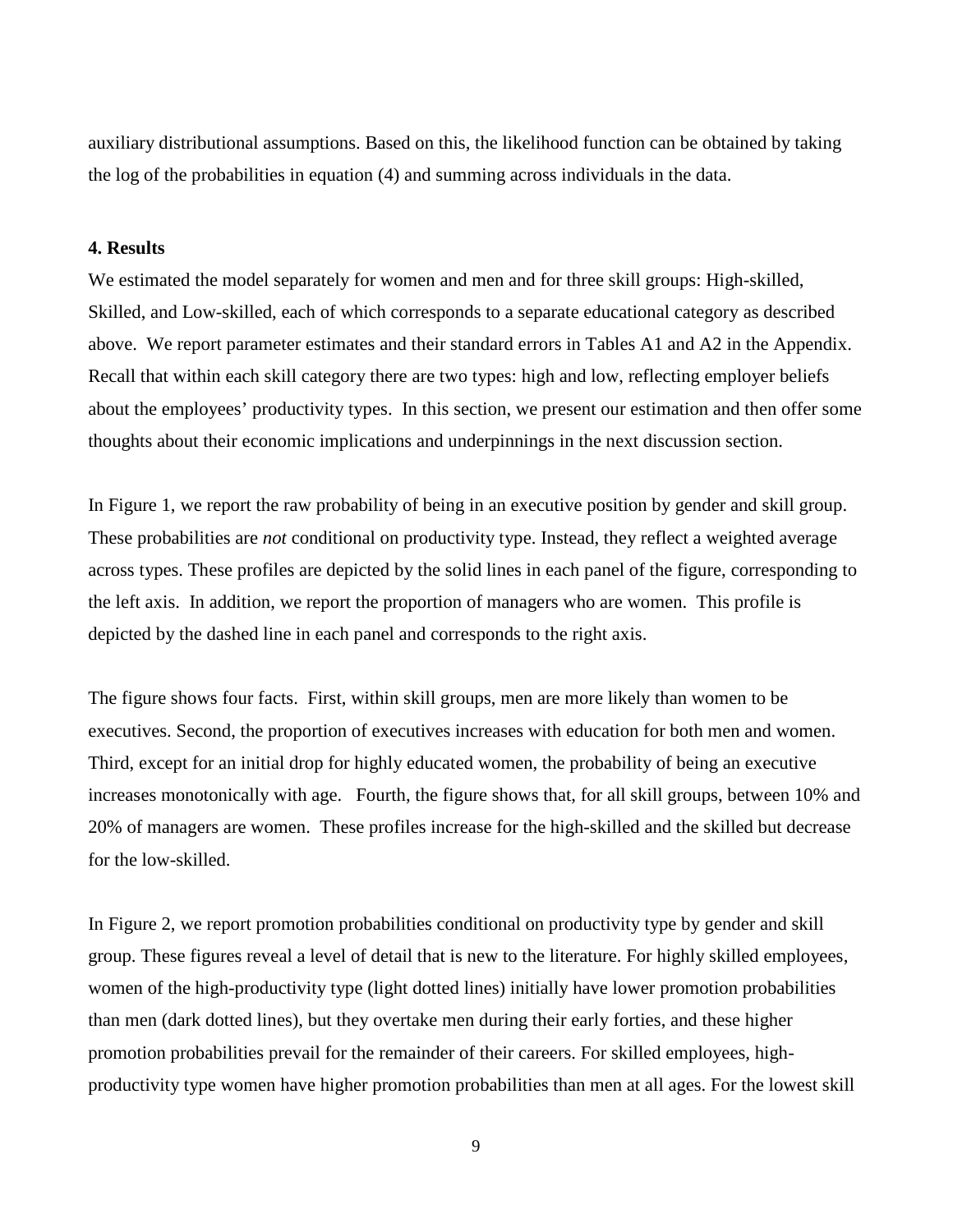group, however, women have higher promotion probabilities only when they are in their early thirties. Employees of the low-productivity type (solid lines) have very low promotion probabilities regardless of gender and skills.

While the promotion probabilities reveal interesting new patterns, they should be seen in the light that relatively few women are considered to be of the "high-productivity" type (the quotation marks here are deliberate to indicate that this may be a mere perception). Our estimation results reveal that in the high-skilled group only 11.4 percent of women are perceived to be of the high-productivity type, whereas 21 percent of men are considered to be in this category. In the skilled group high-productivity types constitute 2.7 percent of women and 10.8 percent of men, and among the low-skilled only 3.2 percent of women are considered to be of the high-productivity type; for low-skilled men the figure is 8.3 percent.

To fully characterize the life-cycle of executive employment, we present demotion probabilities conditional on type by gender and skill group in Figure 3. A clear pattern emerges from the graphs: employees considered to be of the low-productivity type have relatively high demotion probabilities throughout their careers regardless of gender and skill, and these demotion probabilities decline over the course of their careers. Note that we allow the coefficient on  $m_{i(t-1)}$  denoted earlier by  $\gamma_i$  to be a heterogeneous parameter, which implies that the higher demotion rates are not merely a mechanical aspect of the model as they would have been had  $\gamma_i$  been a homogeneous parameter. So, lowproductivity types not only have low promotion probabilities; once promoted, they do not last long in executive positions. Hence, sorting of low-productivity type employees seems to be immediate: when firms mistakenly promote a low-productivity type employee to an executive position this is quickly realized and corrected.

Employees of the high-productivity type have relatively low demotion probabilities, yet these probabilities are around 20-30 percent early in their careers and then decline monotonically with age to a level around 10 percent when nearing retirement. Only low-skilled women deviate from this pattern: their demotion probability is virtually flat at a level of 20 percent throughout their career. Interestingly, high-skilled women have demotion probabilities that exceed those for men early in their career, but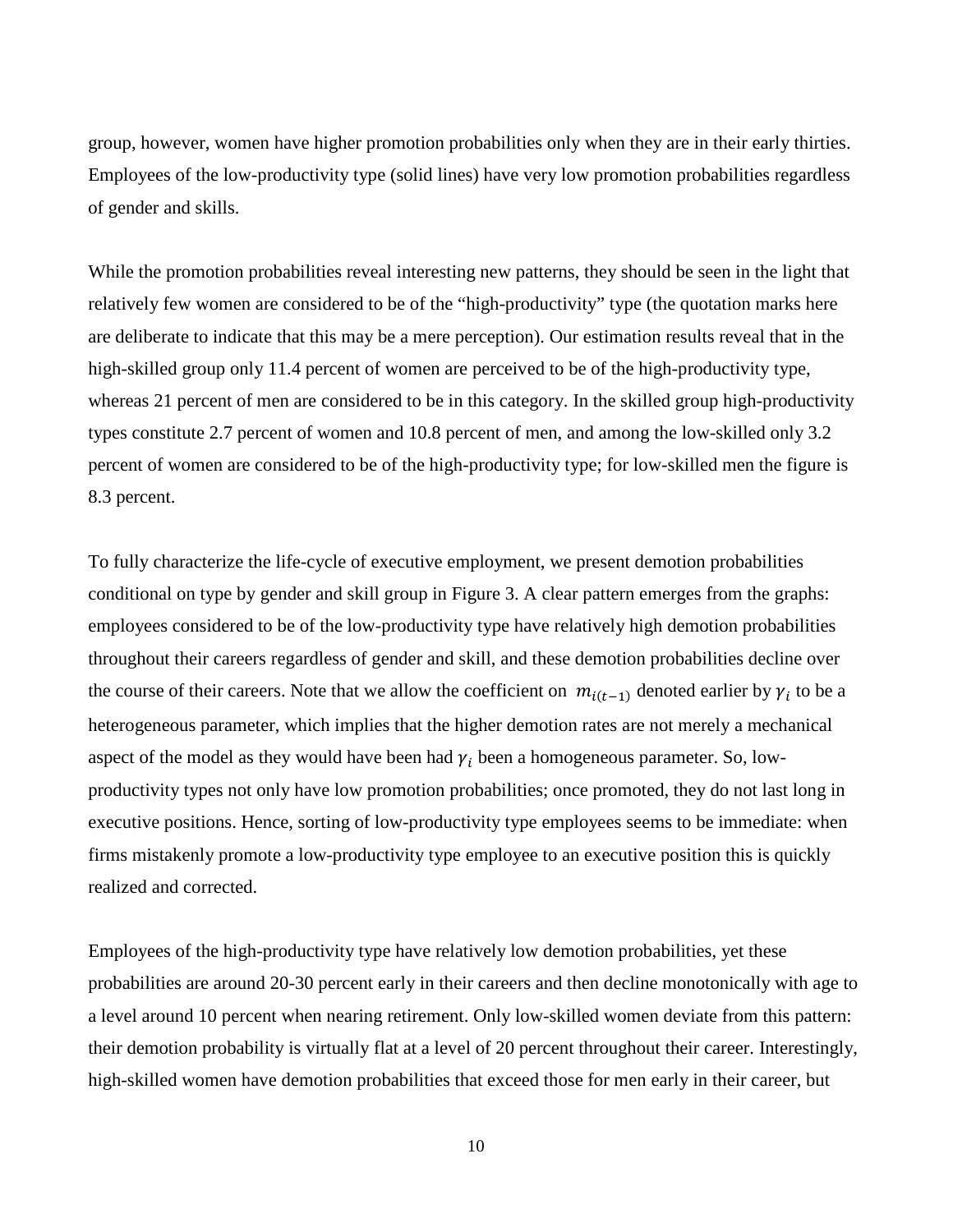around the age of 40 the demotion probabilities drop below those for men and stay lower for the remainder of their career. For skilled employees there are virtually no gender differences in demotion probabilities for high-productivity types. But for the low-skilled the demotion probabilities start out at 20 percent for both men and women; although the probability does not change for women as their careers progress, it declines steadily for men.

The promotion and demotion probabilities combined with the stocks of employees in, respectively, executive and non-executive positions determine the probability that a given type of employee is working in an executive position. In Figure 4 we present these probabilities by gender and skill level. For all groups, relatively few employees work in executive positions early in their careers. We also find that employees considered to be of the low-productivity type have a probability close to zero of working in an executive position throughout their careers because of the relatively low likelihood of promotion and the relatively high likelihood of demotion. It is only the highly educated employees in this group who have a discernable increase in the probability of working in an executive position as their careers progress. Yet even at its peak close to retirement, the probability is less than 10 percent.

For employees considered to be of the high-productivity type, the dynamics are more interesting. For high-skilled individuals, we have established that men have relatively high promotion and relatively low demotion probabilities early in their careers. This implies that the proportion of these men working in an executive position increases relatively quickly early in their careers. Over time, however, the growth rate stabilizes at a somewhat lower level, and by the end of their careers 70 percent are working in executive positions. For women the dynamics are different. Women have relatively low promotion probabilities and relatively high demotion probabilities early in their careers,which implies a convex growth path. Of particular interest is that by the end of their careers more than 80 percent of the women who are considered to be of the high-productivity type are working in executive positions, a proportion that exceeds the proportion for men.

For the high-productivity types who are skilled or low-skilled, the probability of working in an executive position follows a concave growth path. Skilled women have a higher probability of working in the executive ranks than comparable men throughout their careers, and by the age of 60 more than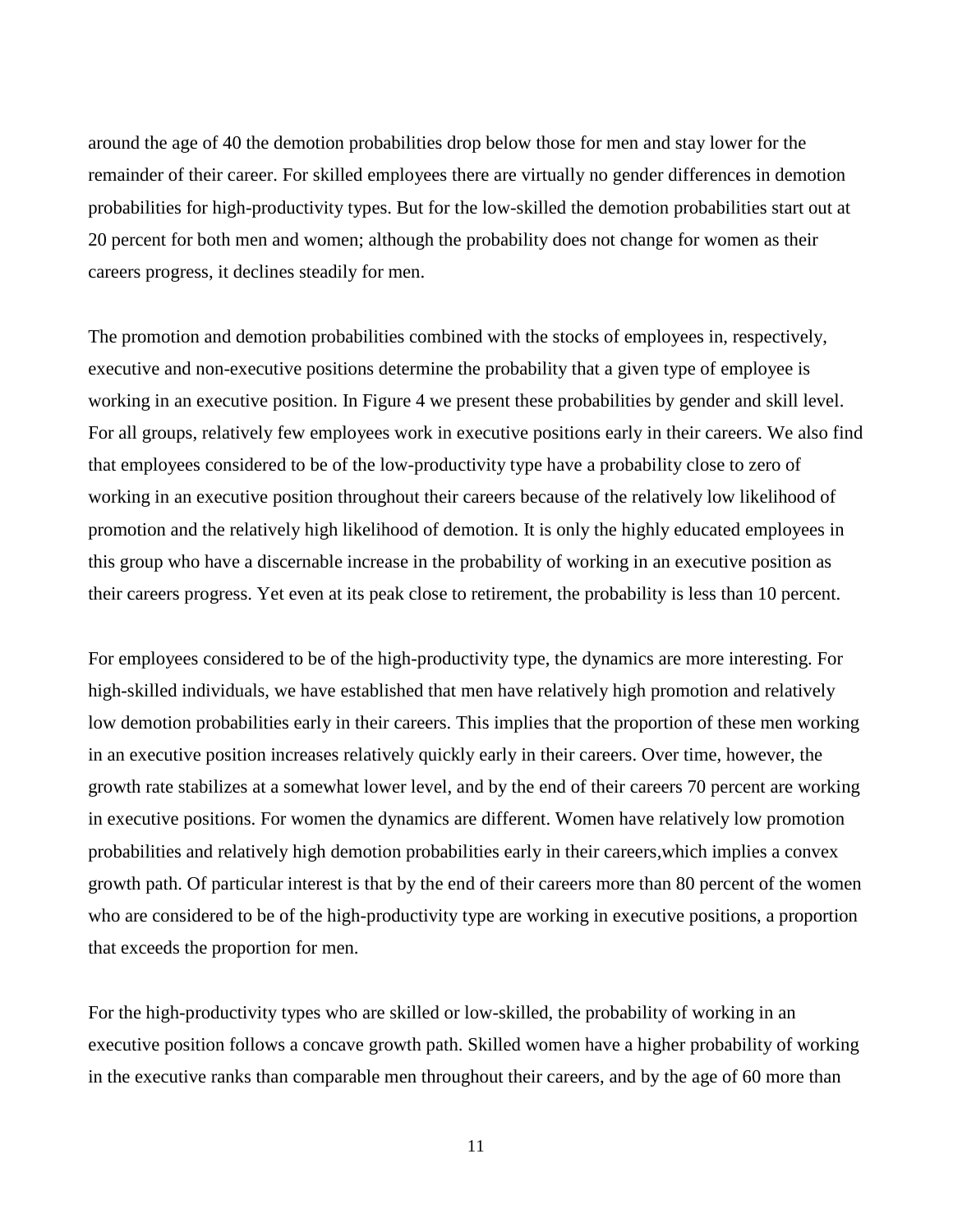70 percent of these women are executives, whereas only 60 percent of men are executives. For the lowskilled the curves are almost identical for men and women up to age 37, at which time the probability of working in an executive position starts to decline for women and continues to increase for men. This implies that by the end of their careers 60 percent of the low-skilled men who are considered to be of the high-productivity type are working in executive jobs; for women it is only 35 percent.

Finally, in Figure 5, we plot the proportion of high-productivity types in management by gender and skill group.<sup>[2](#page-7-0)</sup> For all three skill groups there is a sharp increase in the proportion of high-productivity types in management from age 30 to age 35. After that, there is a slow decline in this proportion for high-skilled people and a slower decline for skilled people. However, for the low skilled, the proportion of high-productivity types is steady from age 35 to age 60 at just under 90 percent. Another notable feature of this figure is that the percentage of high-productivity types in management declines with education. These findings indicate that firms quickly learn about latent productivity (as established in Lange (2006)), but also that employers are continuously trying to hit a moving target (Kahn and Lange, forthcoming).

#### **5. Discussion**

Our results show that the gender gap in executive employment is caused primarily by women's relatively low representation in larger private sector firms, women's lower education levels, and the fact that relatively few women are perceived to be of the high-productivity type. Gender differences in promotion and demotion probabilities (conditional on type) do not provide a uniform explanation for why there are so few women in executive positions. It is the case that highly educated women experience "late promotions" and men do not, but later in their careers high-skilled women perceived to be of the high-productivity type have a higher likelihood of promotion than comparable men. Furthermore, throughout their careers, skilled women of the high-productivity type have higher promotion rates than men.

$$
P(\theta_H|m_{it}=1) = \frac{P(m_{it}=1| \theta_H)\pi_H}{P(m_{it}=1)}.
$$

<sup>&</sup>lt;sup>2</sup> Specifically, we plot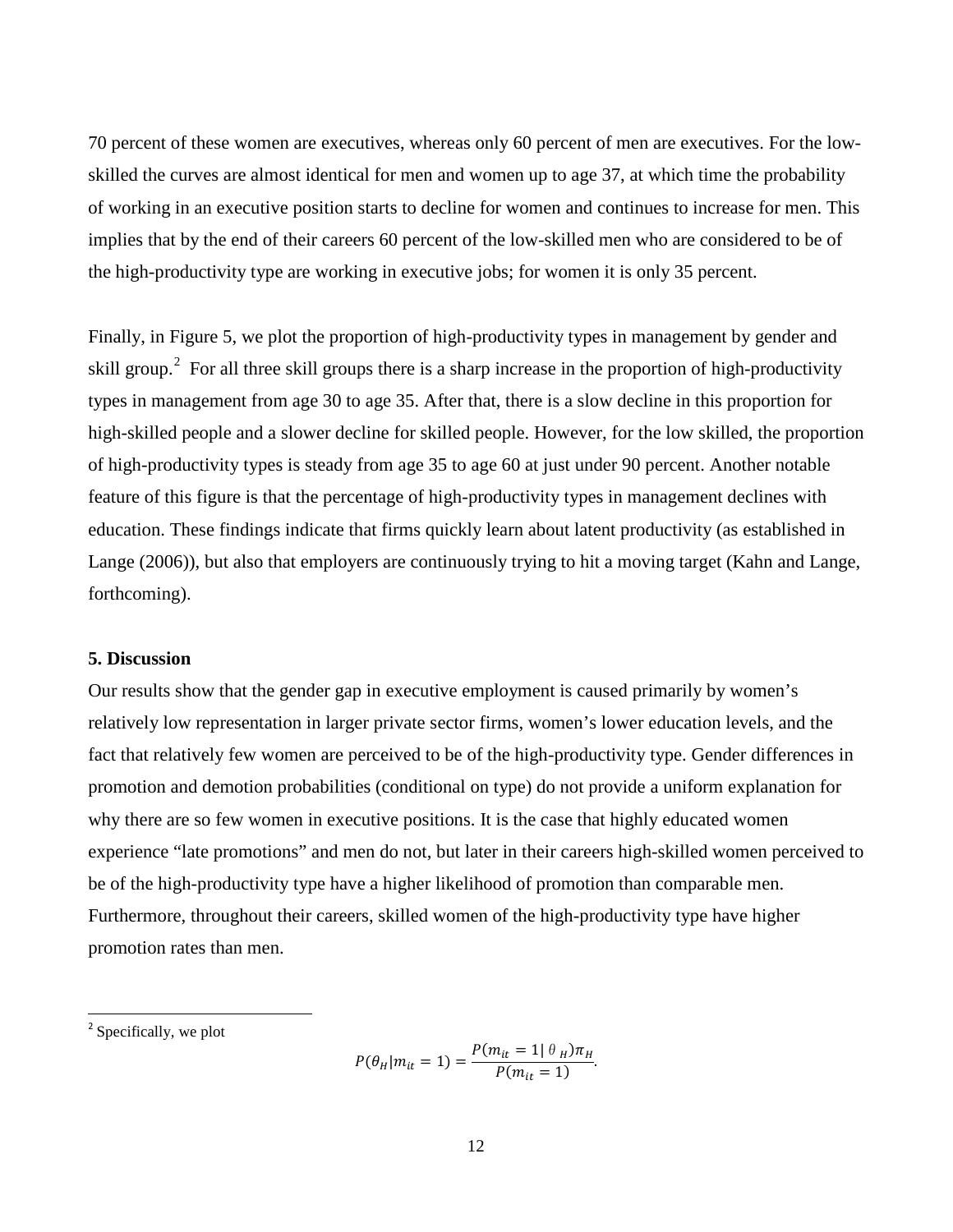A key driver for executive appointments is education. This is a variable that can be affected by public policy or simply through structural shifts in society. In fact, recent works indicate that the education gap between men and women has narrowed substantially and that it has been reversed in many OECD countries, including Denmark (Goldin et al. (2006)). Clearly, as women acquire more education relative to men their representation in executive positions will increase. However, and importantly, our results indicate that, within education groups, important differences in career prospects are likely to ameliorate the under-representation of women in executive positions only to some extent. As has been long understood, picking the (relatively) low-hanging fruit of equalizing educational attainment across genders will not deliver equal representation of women in executive employment. Hence, a better understanding of the distribution of productivity types is in order. Unfortunately, understanding why so few women are perceived to be high-productivity types is a very thorny issue.

An equally important issue is that a relatively small share of women work in large private sector firms (one-third in our data). The direct consequence of this is that, absent strong affirmative action favoring women or strong positive selection of underlying productivity types into the private sector, women's representation in executive positions will be less than 50 percent. A more interesting question is, however, why so few women are working in the private sector. Altonji and Blank (1999) survey theories of occupational segregation, but it is also likely that some of the mounting evidence from, e.g. laboratory experiments on gender differences in risk attitudes, behavior in competitions and negotiations, preferences, and attitudes toward incentive pay may have explanatory power. Bertrand (2011) discusses the importance of these gender differences for labor market and career outcomes. We stress that such a discussion also should address differences between men and women in sector choice, as sector choice appears to be an important factor affecting the representation of women in executive employment.

Equalizing observable gender differences in education and sector choice will contribute to raising the representation of women in executive positions, but it is unlikely that it will equalize the gender composition of top management. The reason is that underlying differences in the proportions of women and men who are perceived to be high-productivity types will continue to influence the gender composition of executive employment. Thus, only in the special case, where an equalization of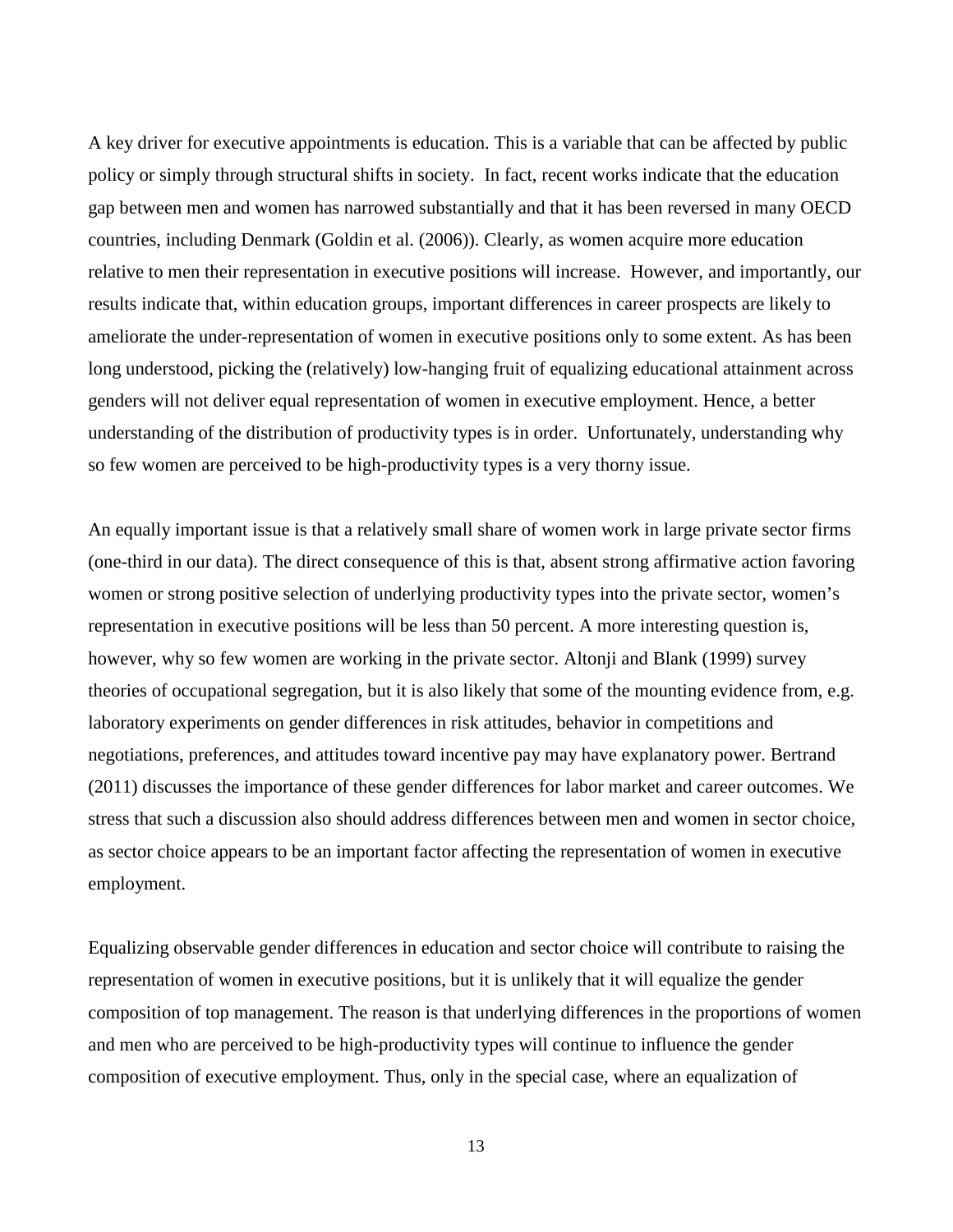observable differences implies equalization of perceptions about underlying productivity types, will the gender gap vanish. If differences in underlying productivity types between men and women persist, we will continue to observe a lower representation of women in executive management. This is an important insight because it points toward an explanation for the gender gap that is unrelated to education and sector choice.

There are several potential explanations for the gender difference in perceived productivity types. One is simply that there are fewer high-productivity women than men in private sector jobs. A related but more subtle explanation is a story of statistical discrimination in which employers perceive that women have lower lifetime productivity; as a consequence, women rationally make fewer investments in human capital (other than education) and are therefore less productive (Altonji and Blank, 1999). A final explanation is that the difference in the productivity distribution is an employer error, although as has long been understood, it is not clear that such errors can persist in competitive markets.

#### **6. Conclusion**

The low representation of women in executive employment is universal. While many attempts have been made in the literature to explain the gender gap, its focus on gender differences in promotion rates provides insufficient detail. In this analysis we have broadened the perspective to include gender differences in the life-cycle of executive employment. The estimation of both promotion probabilities and the duration of executive employment allows us to characterize the flows into and out of the top ranks, which determine the gender composition in top management.

Our results show that observable gender differences in the employment composition at lower ranks and education levels explain part of the gender gap in executive employment. But our results also reveal that women do not have uniformly unfavorable promotion and demotion probabilities (conditional on productivity types). Instead, a large part of the gender gap in executive employment is caused by the fact that relatively few women are perceived to be of the high-productivity type. This implies that the gender gap is caused by factors that are unrelated to education and sector choice, which makes it particularly difficult to influence through policy.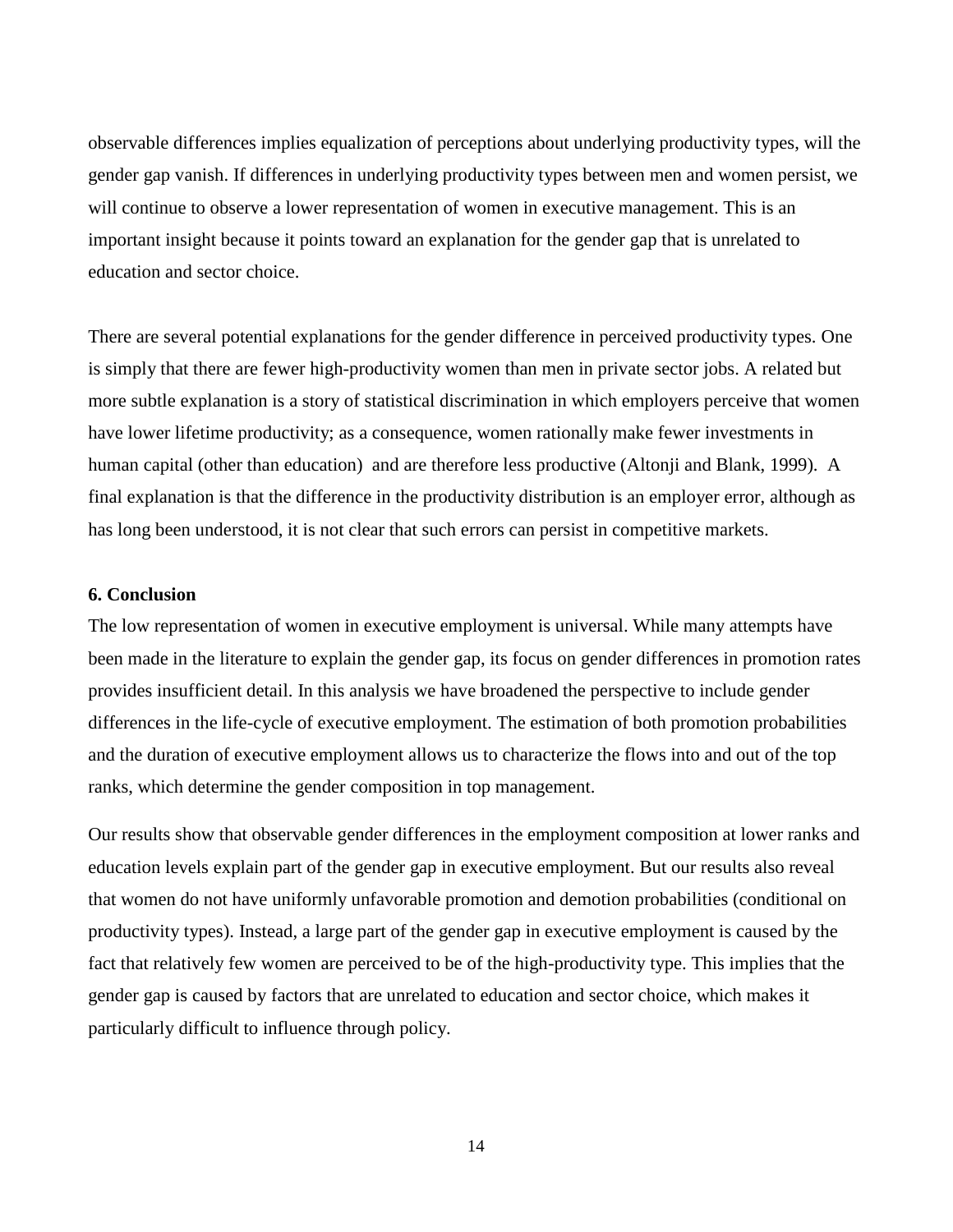The main unanswered question that arises from our work is why employers perceive that there are relatively fewer high-productivity women than men. Some straightforward field work could survey employees in firms where productivity is easily measured and compare measures of actual productivity to employer surveys about perceived productivity. Although, as discussed above, less direct methods seem to indicate that employers have fairly accurate knowledge about employee productivity. Thus the productivity types we have identified here would seem to reflect real as opposed to perceived productivity. If this is indeed the case, then future work should devise novel surveys and field experiments that can test models of statistical discrimination to see if there are more fundamental explanations for the productivity differences.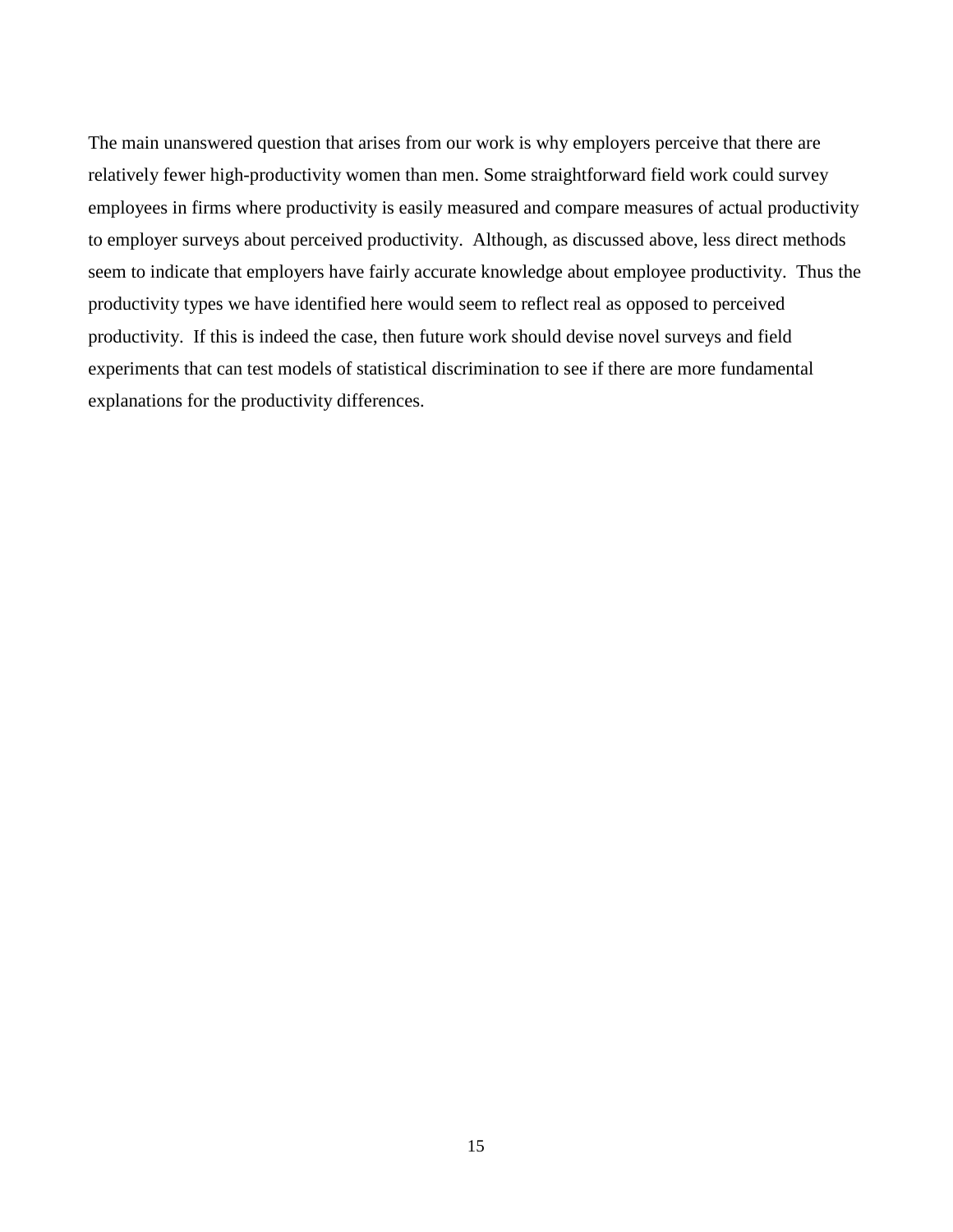#### **References**

Aigner, D. J. and G. G. Cain, 1977, Statistical Theories of Discrimination in Labor Markets, *Industrial and Labor Relations Review*, vol. 30, pp. 175-187.

Altonji, J. G. and R. M. Blank, 1999, Race and Gender in the Labor Market, *Handbook of Labor Economics,* Volume 3, Edited by O. Ashenfelter and D. Card, Elsevier science B. V.

Arrow, K., 1973, The Theory of Discrimination, in O. Ashenfelter and A. Rees, eds., *Discrimination in the Labor Market*, Princeton University Press, Princeton.

Becker, G. S., 1957, *The Economics of Discrimination*, University of Chicago Press, Chicago.

Bertrand, M., 2011, New Perspectives on Gender, *Handbook of Labor Economics,* Volume 4b, Edited by D. Card and O. Ashenfelter, Elsevier science B. V.

Bjerk, D., 2008, Glass Ceilings or Sticky Floors? Statistical Discrimination in a Dynamic Model of Hiring and Promotion, *Economic Journal*, vol. 118, pp. 961-982.

Blau, F. D. and J. DeVaro, 2007, New Evidence on Gender Differences in Promotion Rates: An Empirical Analysis of a Sample of New Hires, *Industrial Relations*, vol. 46, pp. 511-550.

Booth, A. L., M. Francesconi and J. Frank, 2003, A Sticky Floors Model of Promotion, Pay, and Gender, *European Economic Review*, vol. 47, pp. 295-322.

Fryer, R., 2007, Belief Flipping in a Dynamic Model of Statistical Discrimination, *Journal of Public Economics*, vol. 91, pp. 1151-1166.

Goldin, C., L. F. Katz, and I. Kuziemko, 2006, The Homecoming of American College Women: The Reversal of the College Gender Gap, *Journal of Economic Perspectives*, vol. 20, pp. 133-156.

Hersch, J. and W. K. Viscusi, 1996, Gender Differences in Promotions and Wages, *Industrial Relations*, vol. 35, pp. 461-472.

Halliday, T. J., 2008, Heterogeneity, State Dependence and Health, *The Econometrics Journal,* vol. 11, pp. 499-516.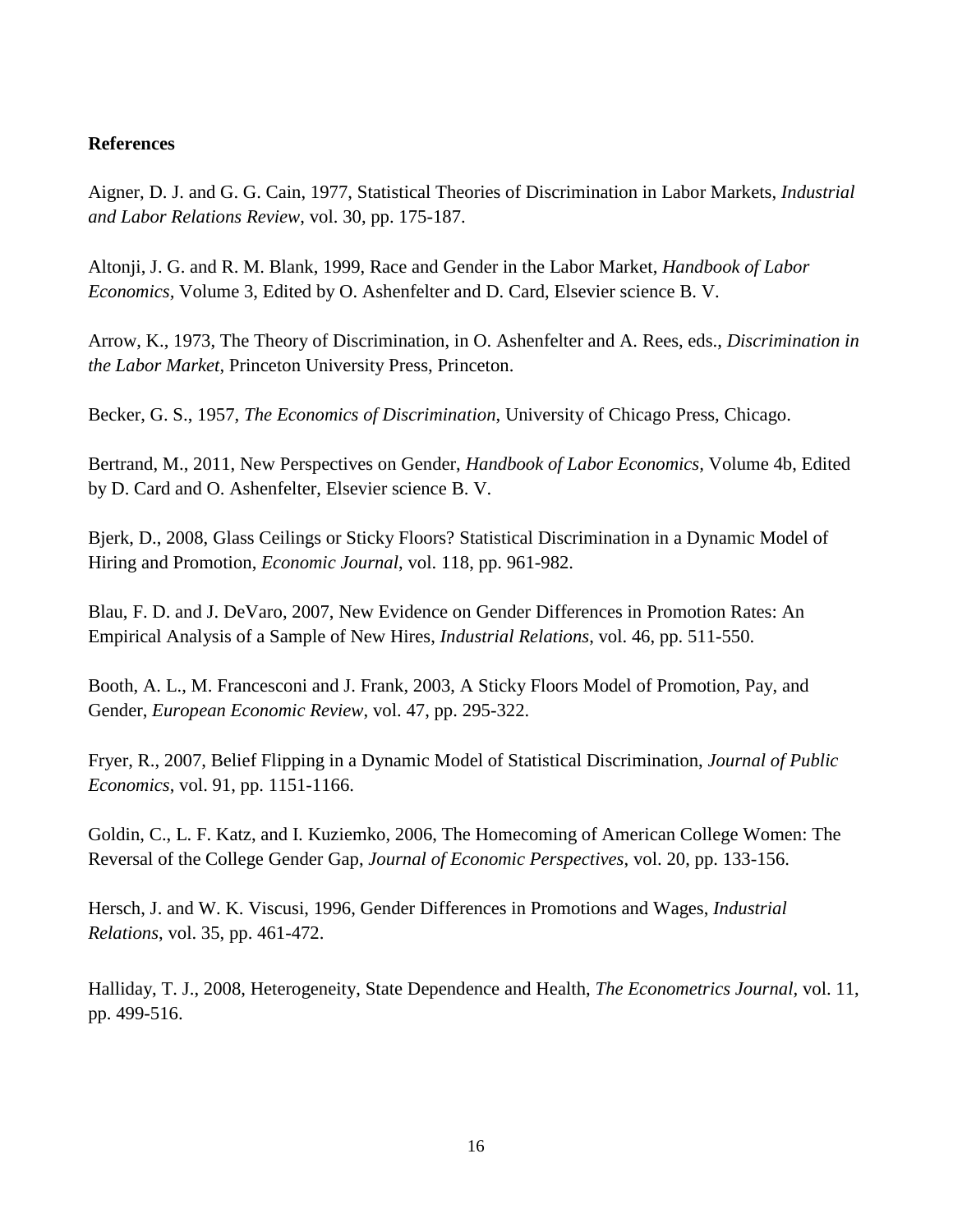Heckman, J. J., 1981, The Incidental Parameters Problem and the Problem of Initial Conditions in Estimating a Discrete Time-Discrete Data Stochastic Process, in C. Manski and D. McFadden (Eds.), *Structural Analysis of Discrete Data*, Cambridge, MA: MIT Press.

Heckman, J. J. and B. Singer, 1984, A Method for Minimizing the Impact of Distributional Assumptions in Econometric Models for Duration Data, *Econometrica,* vol. 52, pp. 271*–*320*.*

Kahn, L. B. and F. Lange, *forthcoming*, Employer Learning, Productivity and the Earnings Distribution: Evidence from Performance Measures, *Review of Economic Studies.*

Lange, F., 2007, The Speed of Employer Learning, *Journal of Labor Economics*, vol. 25, pp. 1-35.

Lazear, E. P. and S. Rosen, 1990, Male-Female Wage Differentials in Job Ladders, *Journal of Labor Economics,* vol. 8, pp. S106-S123.

McCall, J. J., 1972, Income Mobility, Racial Discrimination, and Economic Growth, Lexington Books, D. C. Heath and Co., Lexington.

Olson, C. A. and B. E. Becker, 1983, Sex Discrimination in the Promotion Process, *Industrial and Labor Relations Review*, vol. 36, pp. 624-641.

Phelps, E. S., 1972, The Statistical Theory of Racism and Sexism, *American Economic Review,* vol. 62, pp. 659-661.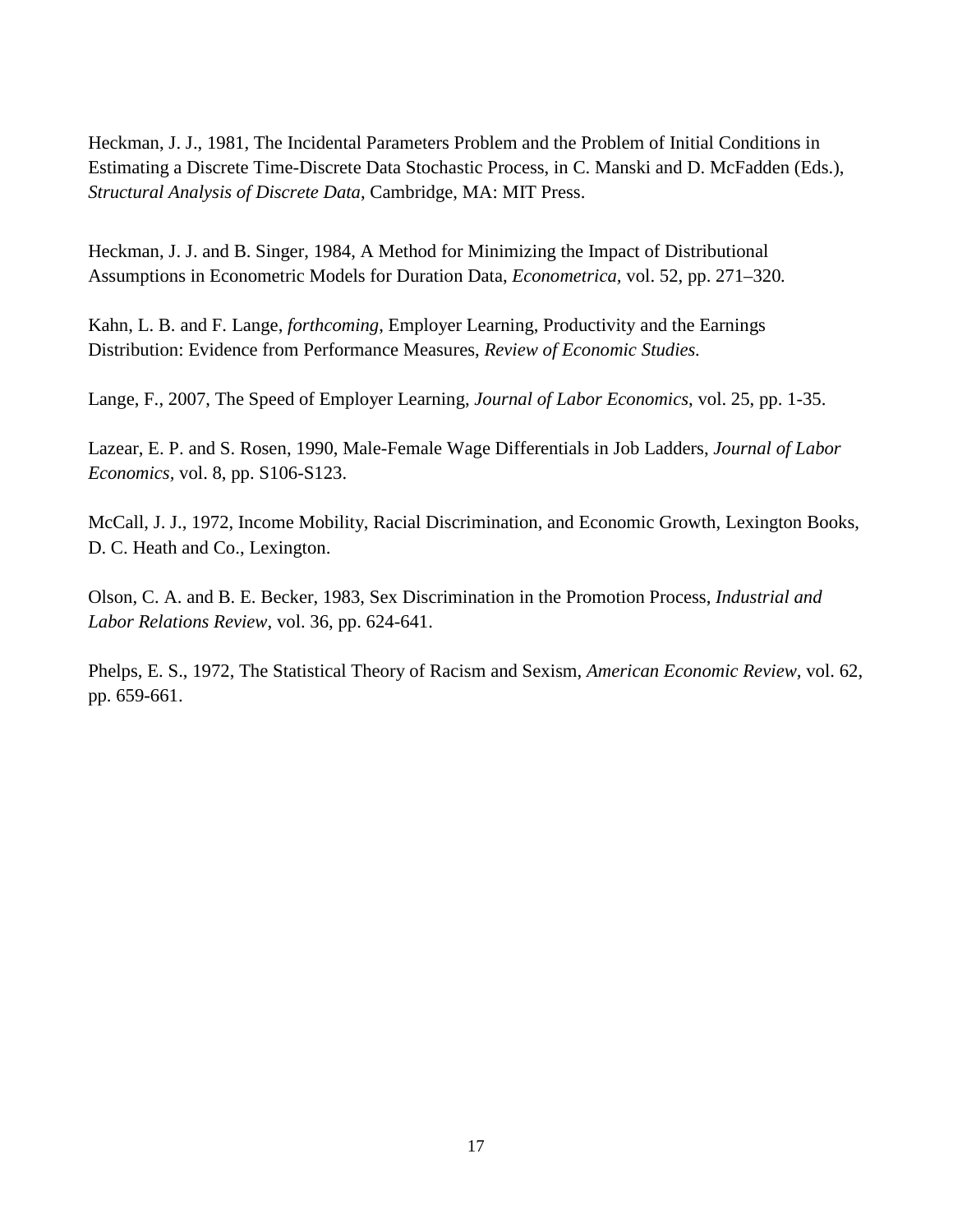|                                                 | Women       |         |              |         |  |
|-------------------------------------------------|-------------|---------|--------------|---------|--|
|                                                 | Low-skilled | Skilled | High-skilled | All     |  |
| Age                                             | 44.88       | 44.50   | 43.00        | 44.47   |  |
|                                                 | (5.31)      | (5.76)  | (5.60)       | (5.66)  |  |
| Percent employed in<br>executive positions      | 1.829       | 1.886   | 7.982        | 2.344   |  |
| Yearly transition into<br>executive positions   | 0.004       | 0.005   | 0.019        | 0.006   |  |
| Yearly transition out<br>of executive positions | 0.004       | 0.004   | 0.015        | 0.005   |  |
| <b>Observations</b>                             | 64,788      | 207,240 | 22,764       | 294,792 |  |
|                                                 |             |         |              |         |  |
|                                                 | Men         |         |              |         |  |
|                                                 | Low-skilled | Skilled | High-skilled | All     |  |
| Age                                             | 44.73       | 44.30   | 43.88        | 44.28   |  |
|                                                 | (5.65)      | (5.72)  | (5.78)       | (5.73)  |  |
| Percent employed in<br>executive positions      | 4.825       | 6.737   | 16.083       | 8.455   |  |
| Yearly transition into<br>executive positions   | 0.011       | 0.014   | 0.033        | 0.018   |  |
| Yearly transition out<br>of executive positions | 0.009       | 0.012   | 0.027        | 0.015   |  |
| Observations                                    | 105,468     | 376,044 | 134,892      | 616,404 |  |

Table 1: Descriptive statistics: Women and Men in Executive Positions in Denmark, 1992-2004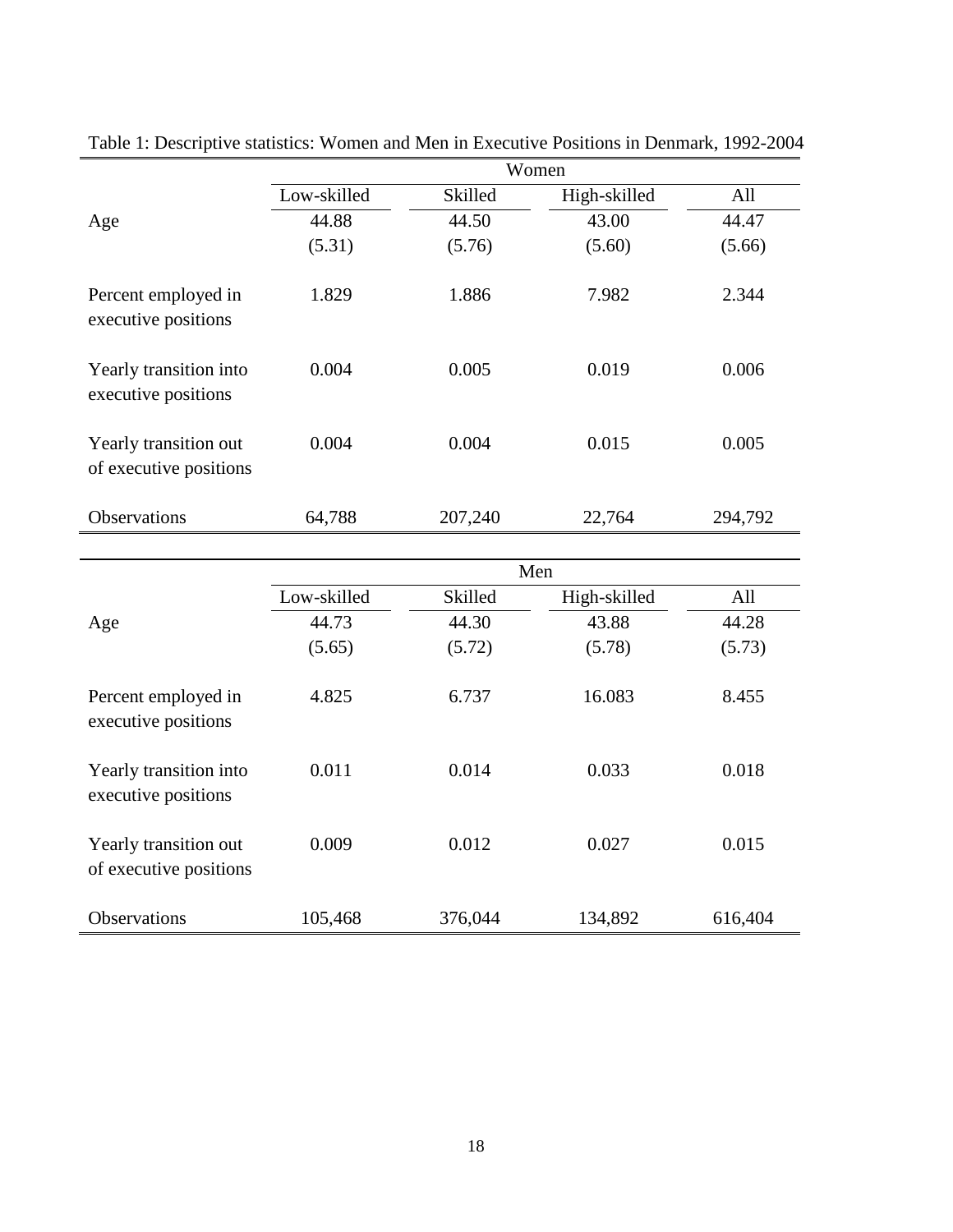

Figure 1: Proportion of employees in executive positions in Denmark, 1992–2004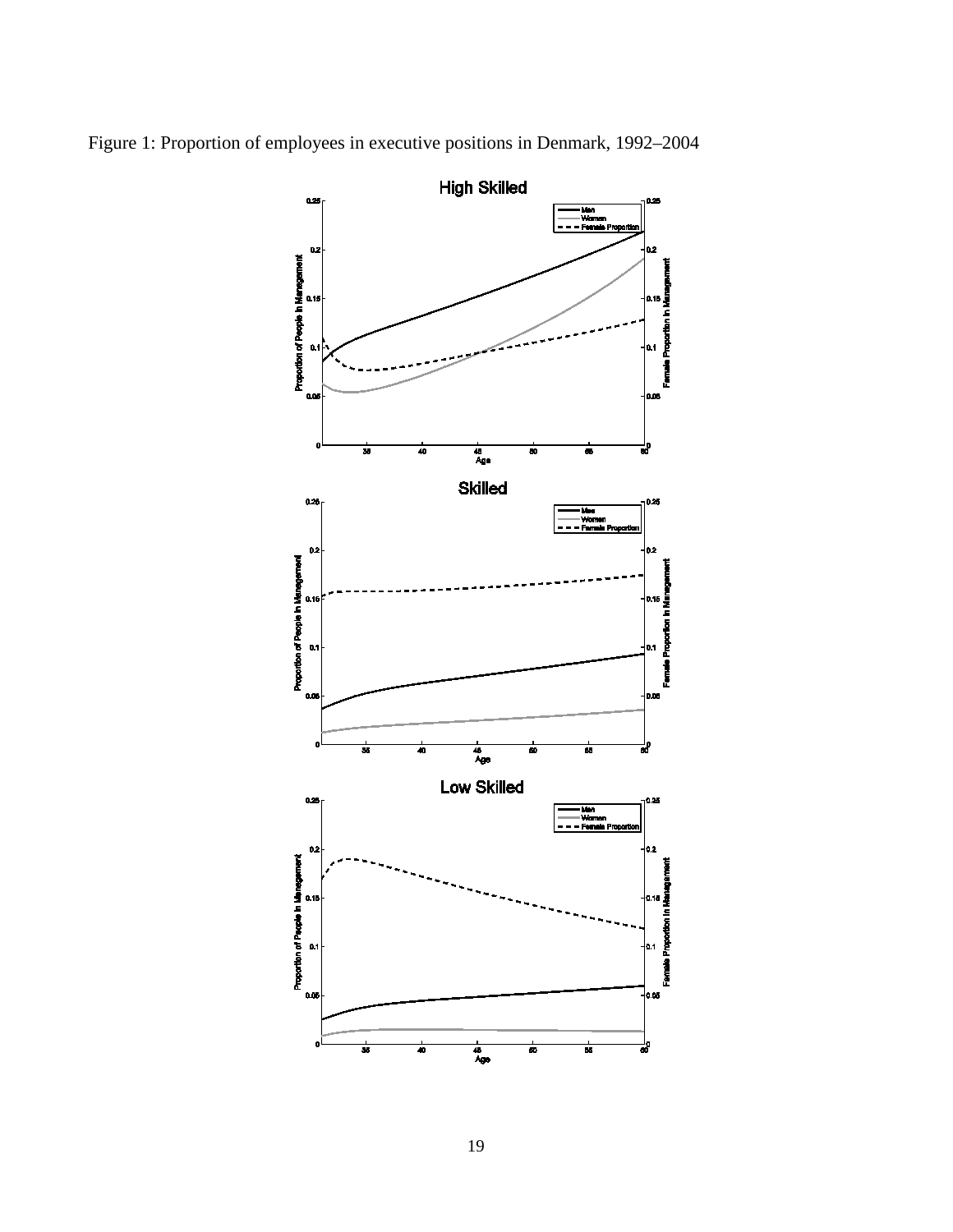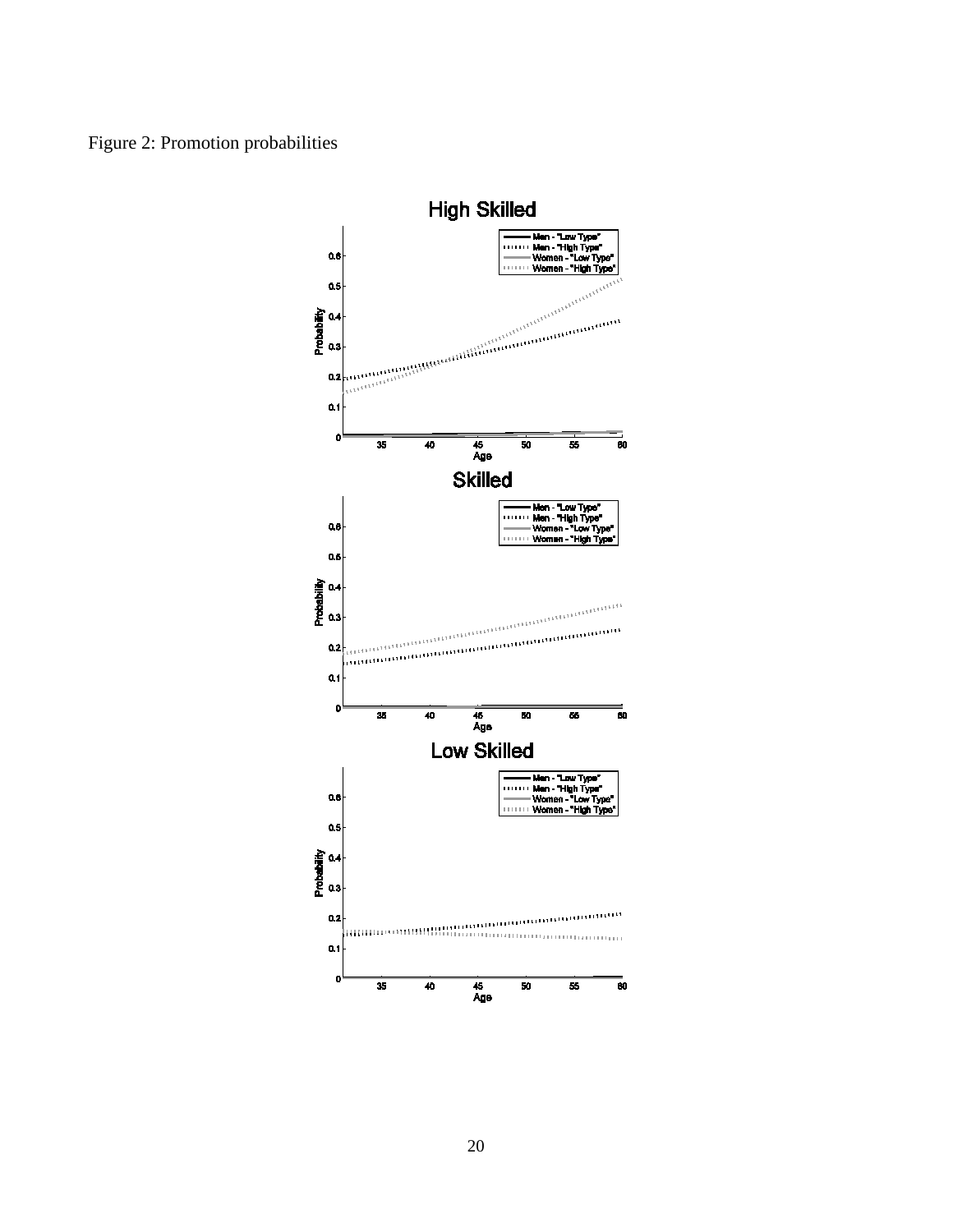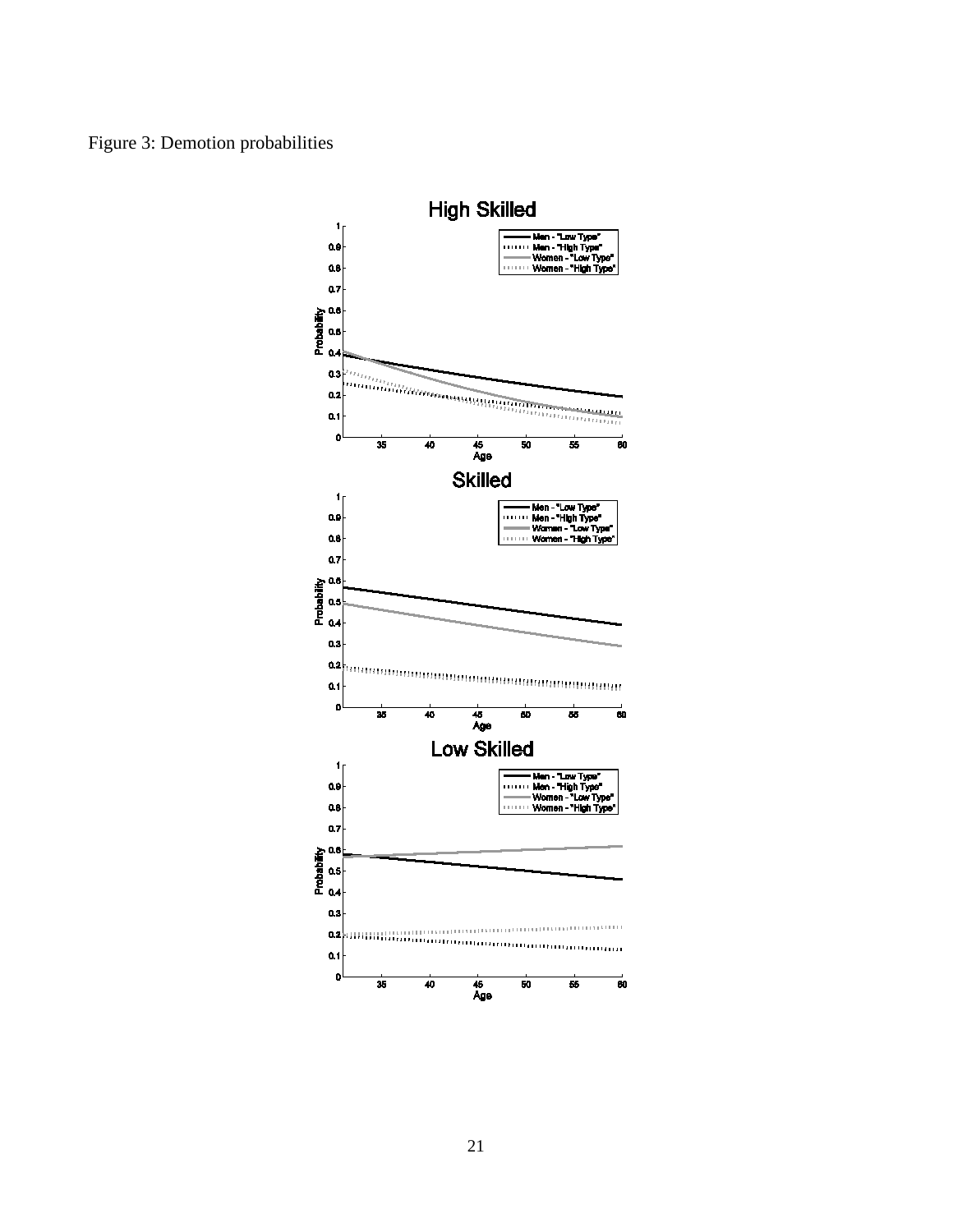Figure 4: Proportion in executive employment

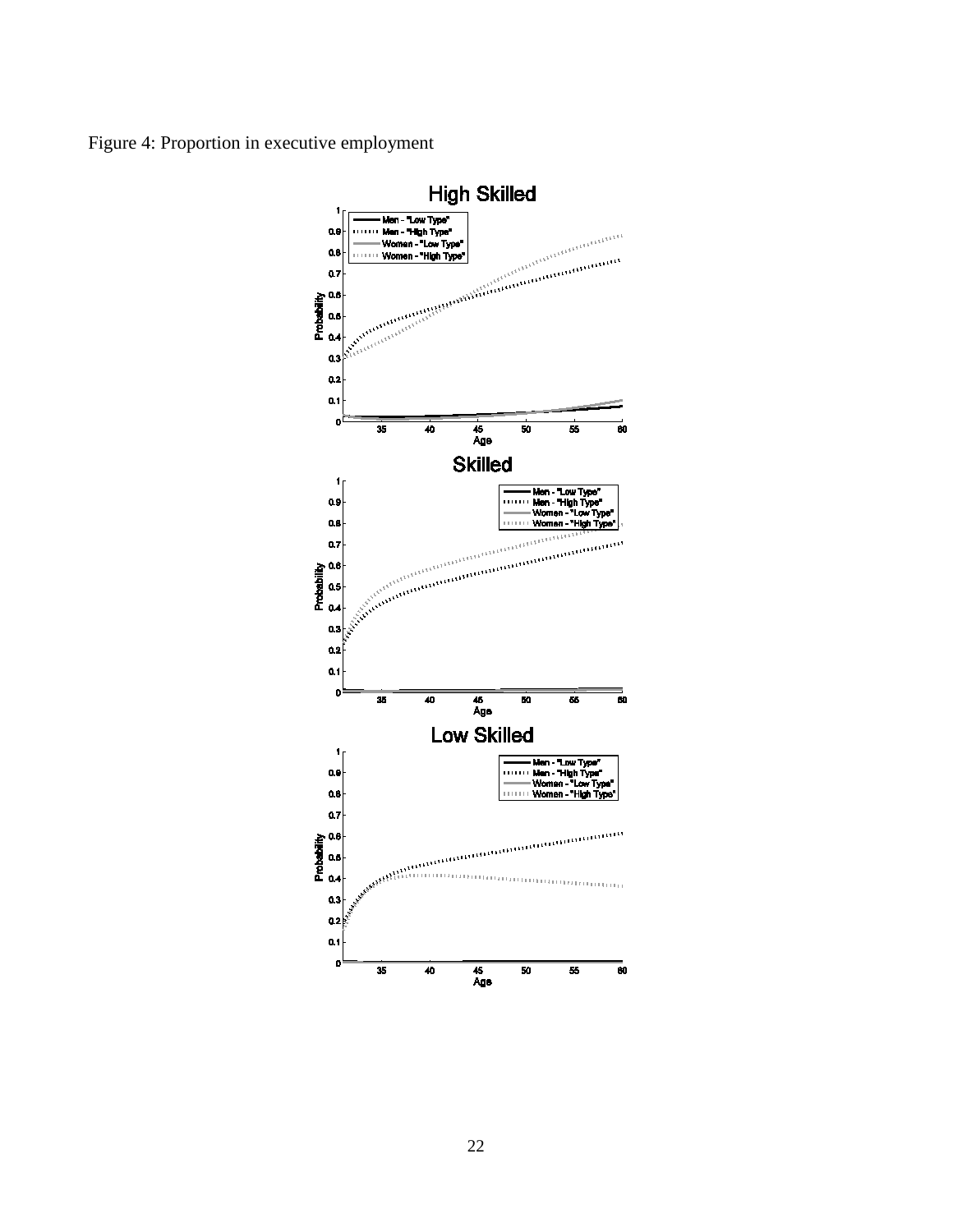

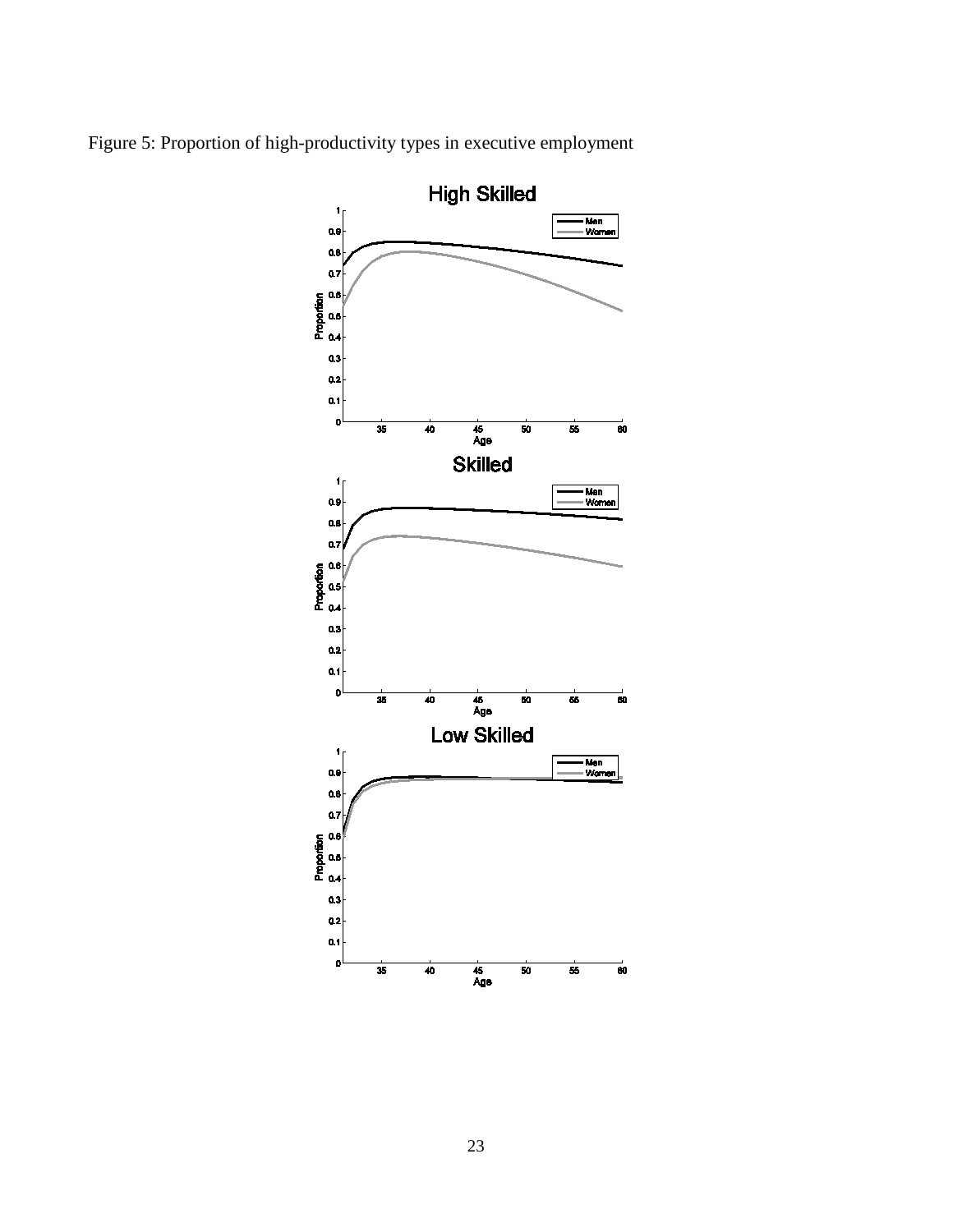## **Appendix**

## Table A1: Parameter estimates, women

|                                            | Women       |          |              |
|--------------------------------------------|-------------|----------|--------------|
|                                            | Low-skilled | Skilled  | High-skilled |
| $\gamma_1$ (lagged management – low type)  | 6.399       | 6.219    | 6.147        |
|                                            | (0.379)     | (0.173)  | (0.573)      |
| $\gamma$ 2 (lagged management – high type) | 3.060       | 3.037    | 2.532        |
|                                            | (0.167)     | (0.123)  | (0.229)      |
| $\rho_{1\ (age)}$                          | $-0.074$    | 0.290    | 0.643        |
|                                            | (0.165)     | (0.088)  | (0.284)      |
| $\rho_{2 \text{ (age}^{\wedge}2)}$         | 0.013       | $-0.015$ | $-0.006$     |
|                                            | (0.011)     | (0.006)  | (0.014)      |
| $\alpha_1$ (constant – low type)           | $-6.438$    | $-7.109$ | $-7.767$     |
|                                            | (0.567)     | (0.304)  | (1.043)      |
| $\alpha_{2}$ (constant – high type)        | $-1.446$    | $-2.449$ | $-3.755$     |
|                                            | (0.595)     | (0.309)  | (1.023)      |
| Probability Management - 30<br>(Low Type)  | 0.0052      | 0.0074   | 0.0491       |
| Probability Management - 30<br>(High Type) | 0.0000      | 0.0872   | 0.2888       |
| Probability High Type                      | 0.032       | 0.027    | 0.114        |
| Log likelihood                             | $-2,564$    | $-9,075$ | $-3,110$     |
| Observations                               | 64,788      | 207,240  | 22,764       |

Note: Standard errors in parentheses. Age is divided by 10 and age square is divided by 100.